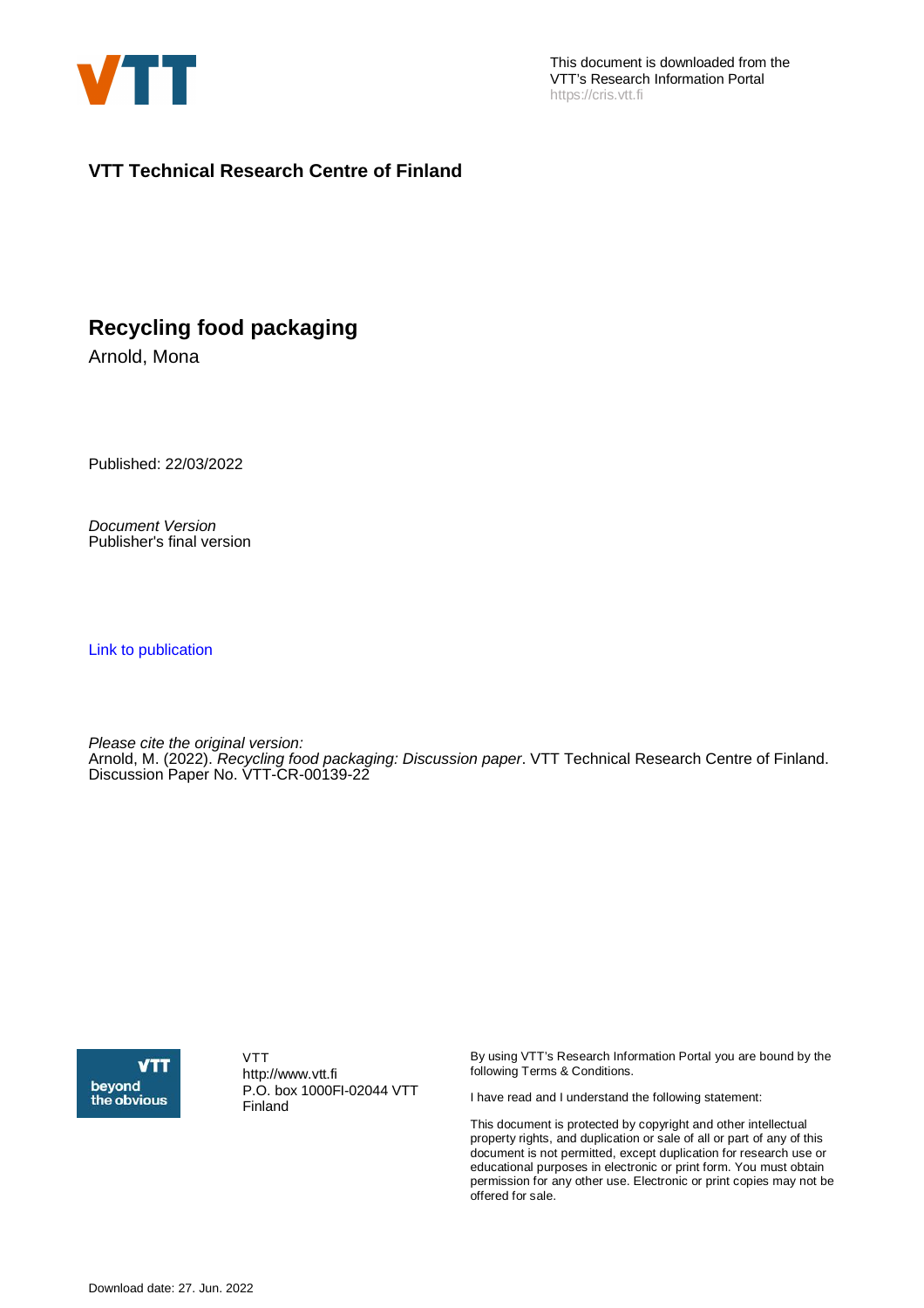

VTT-CR-00139-22 22.03.2022

DISCUSSION PAPER

# Recycling food packaging



### **Author**

Mona Arnold, VTT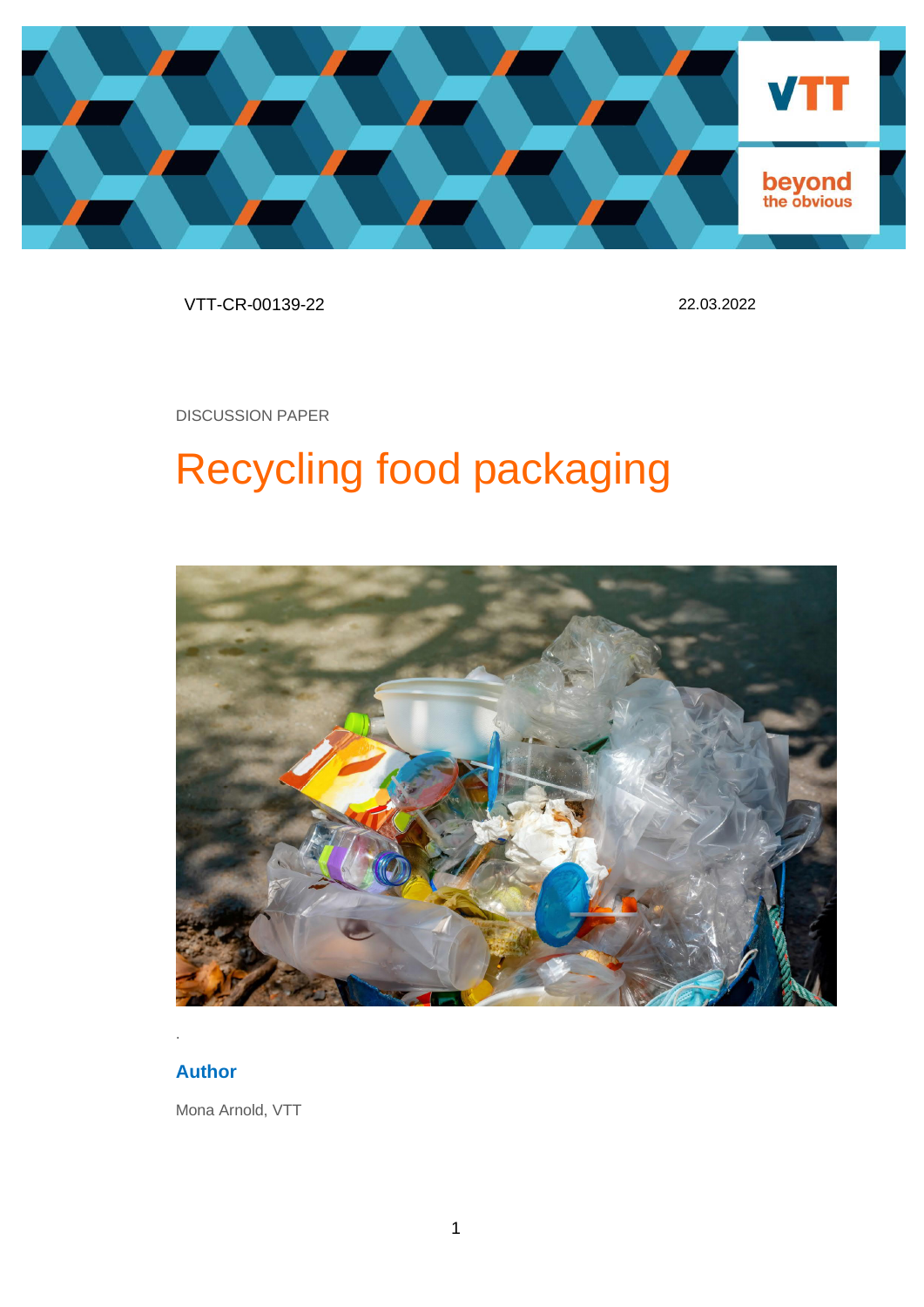### **Foreword**

Food packaging is essential. By ensuring hygiene and the safety of food, packaging keeps food edible for longer and plays an instrumental role in driving access to affordable food for all, wherever they are in the world. It contributes to the reduction of food loss and waste, and therefore also plays a critical role in limiting the carbon impact of our food system. Huhtamaki is clear that the packaging itself also needs to be low carbon whilst ensuring it remains fit-for-purpose. It is why we take a material-positive approach to food packaging.

Huhtamaki recognises that, while the benefits of food packaging are undeniable, there is more we all need to do to ensure the materials present in post-consumer packaging do not become waste and create negative impacts. Preventing materials becoming waste requires those materials to be prepared for reuse, which calls for more and better recycling. We believe that they should be recognized as valuable secondary materials, which in a resource-strapped world can play an important role in supporting raw material supply.

This comprehensive report from VTT outlines the status of recycling in Europe and the US and the wider societal and technological factors which impact recycling rates. It also provides important insights on the latest technological innovations in food packaging recycling, highlighting those solutions which are expected to become commercially available in the next five years.

Huhtamaki wants to see a real push for systemic change towards low carbon circularity that goes beyond individual companies, bringing value chains together. We see innovation, partnerships and the more effective use of Extended Producer Responsibility as the way forward to building a material-positive system for fit-for-purpose food packaging - where the materials which provide access to safe, affordable foods and help prevent food waste, are then recycled in ways that maximize their value to both the planet and people, delivering a low carbon circular economy.

We trust this report will act as reference point to support that collaboration, which must involve stakeholders from industry, civil society and governments.

Thomasine Kamerling Executive Vice President, Sustainability and Communications Huhtamäki Oyj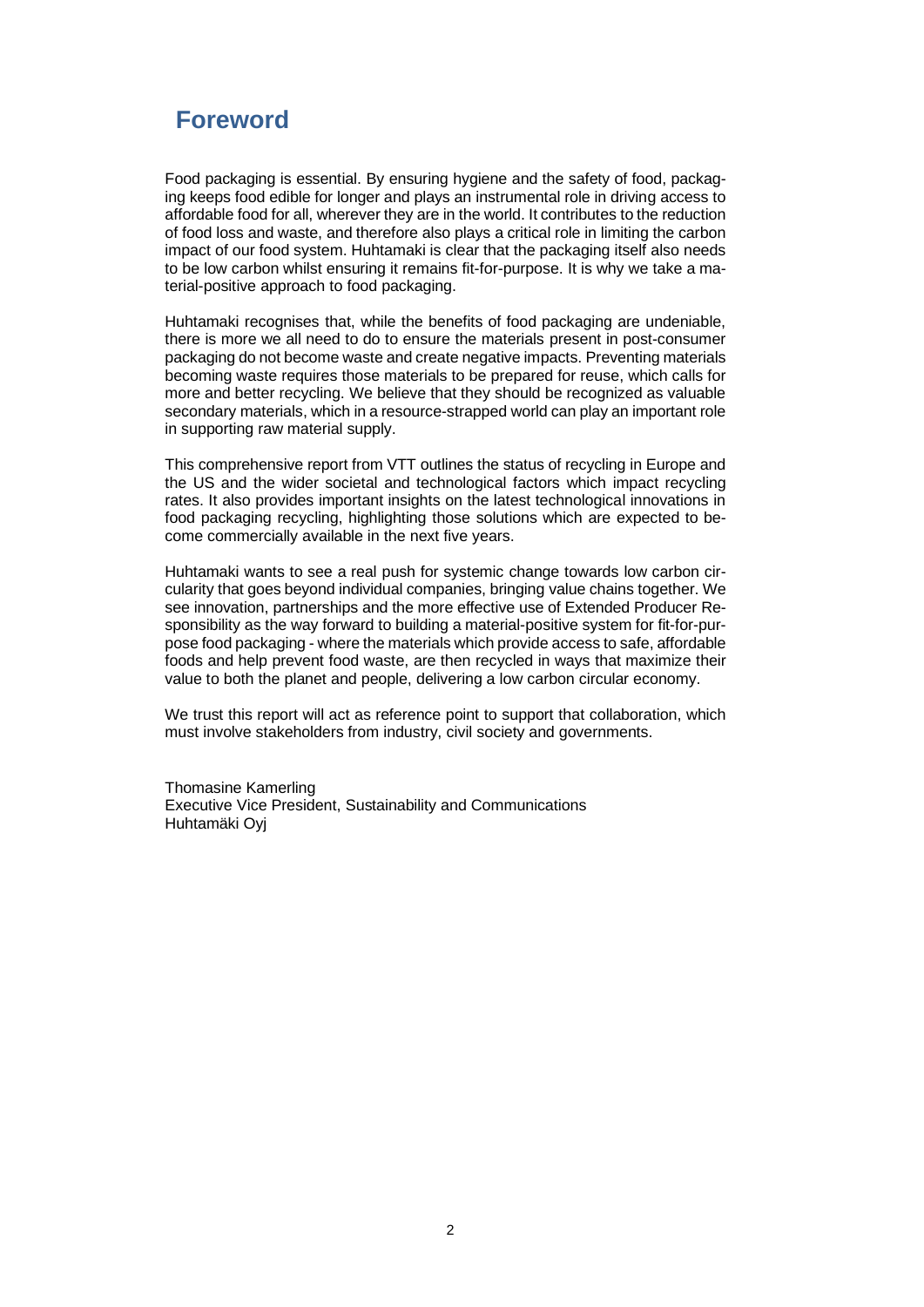# **Executive Summary**

Food packaging plays an essential role in our daily lives driving the accessibility and affordability of food. It is key in ensuring the protection, preservation and distribution of food and as a direct result the minimisation of food waste. Historically, in the food sector, plastic has been the material most applied, while paper and metals have also been commonly used. Today, efforts are focused on reducing plastic or substituting it entirely with recycled or biodegradable materials. The emergence of a global middle class and resulting increase in both trade and consumption have led to a significant increase in packaging. Packaging recycling and reuse are thus not only the main focus of Europe's Circular Economy strategy but has also gained significant attention in other regions.

Although considerable development has taken place over the last couple of years, both with regard to package eco-design and recycling technology, recycling rates especially of plastic and polymer-coated packaging remain relatively low. For example, in the United States, recovery rate for packaging and foodservice plastics is at about 14 %. In Europe, the plastic packaging recycling rate reported is somewhat higher at approximately 40 %, compared to approximately 80 % for paperboard on both continents. A well-run recycling system depends not only on the local recycling capacity but also on the collection and sorting infrastructure, which is still less than adequate in many countries across the world.

We anticipate that the coming five years will see the roll out of recycling systems for packaging that today is not being recycled at scale. Substantial amounts of packaging produced today is not easily recycled in existing recycling systems. This is especially true for multi-material packaging, which poses a challenge in mechanical recycling today.

While the recycling of fibre-based material is well established, coated paper packages are not included in many collection schemes and often end up in mixed waste instead of being recycled. Centralised collection schemes offered by, e.g., paper cup and waste management companies to food services and businesses enable their recovery and processing on an improved economy of scale. New solutions have also been rolled out for the separated polymer and or the aluminium coatings.

Major factors affecting recycling rates are linked to the lack of infrastructure for the advanced sorting of recovered used material and the deployment of chemical plastic recycling as a complement to mechanical plastic recycling. Chemical plastic recycling is seen as a solution for multilayer plastic packages, for which there are few mechanical recycling options that have the have the capacity to recycle at commercial scale. As a result, we assume that there will be a significant increase in industrial chemical recycling capacity in the US, Europe and East Asia in the next 3-4 years. An important aspect of chemical recycling is that chemically recycled polymers can be included in food packages when fully depolymerised. Today, recycled polymers which are certified as food contact material (FCM) are, in practice, mainly limited to recycled PET.

Fundamental for the development of recycling solutions are recent alliances between brand owners, recycling and sorting technology developers and waste management companies. Such partnerships are essential for future investment in new recycling technology; on one hand, the partnership provides accessibility to used material and, on the other hand, a potential user for the recyclate.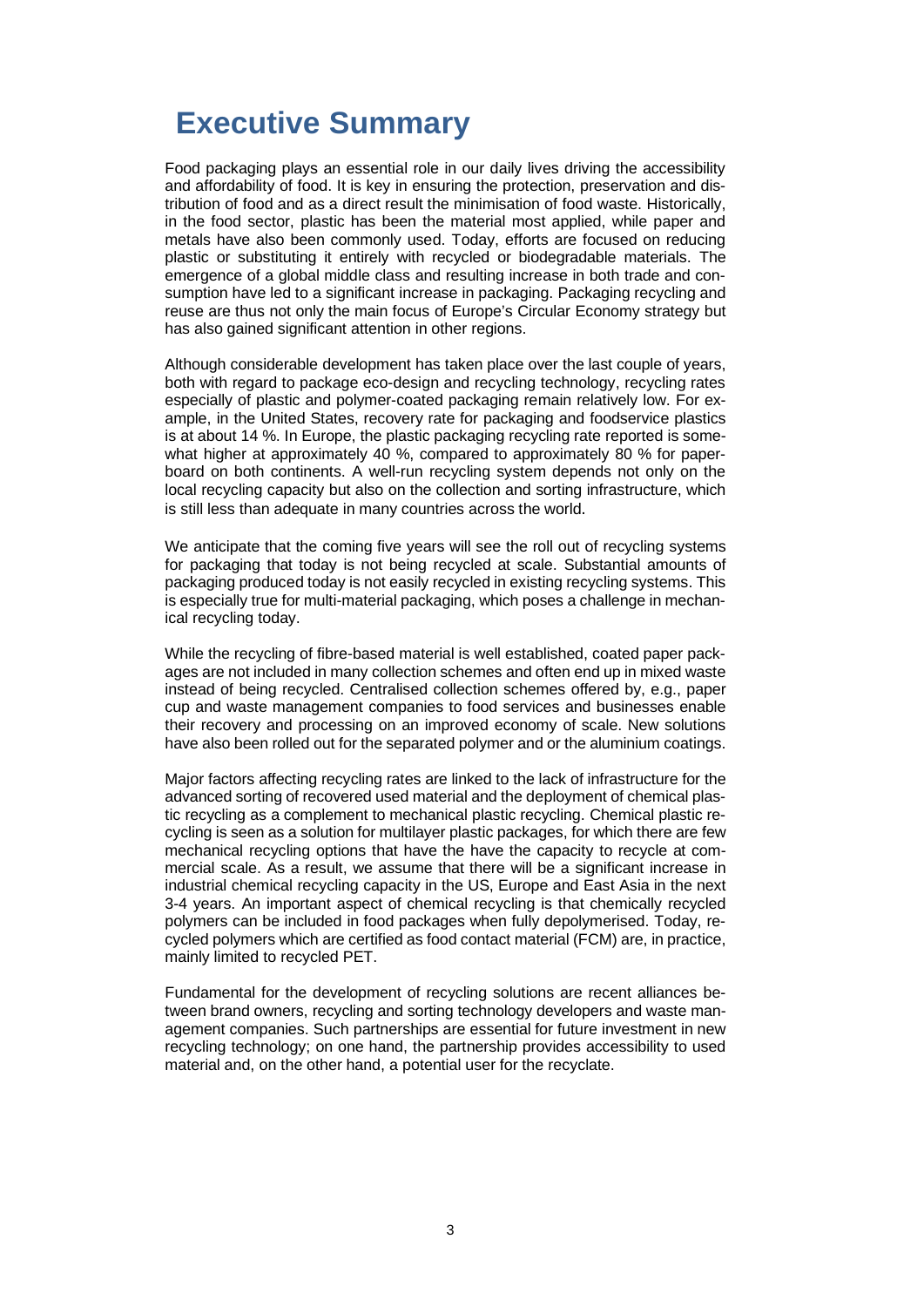#### **Abbreviations**

- EFSA European Food Safety Administration, evaluates the safety of substances used in food contact materials (FCM). EFSA also evaluates the safety of recycling processes for recycled plastics used in FCM.
- EPA Environmental Protection Agency
- FDA US Food and Drug Administration, evaluates proposed use of recycled plastic on a case-by-case basis and issues informal advice as to whether the recycling process is expected to produce post-consumer recycled material (plastic) of suitable purity for food-contact applications.
- FCM Food Contact Materials (Europe)
- FCS Packaging & Food Contact Substances (US)
- ISCC International Sustainability and Carbon Certification, ISCC, is an independent multistakeholder organisation, providing a globally applicable certification system for the sustainability of raw materials and products. Recycled or bio-attributed products certified by the ISCC Plus standard use a mass balance approach to track the sustainability characteristics of the circular or bio-attributed content. The mass balance approach, which means that a contribution to the use of chemically recycled or renewable materials is made in every material stream.
- PE polyethylene
- PP polypropylene
- PS polystyrene
- rPET recycled PET (polyethylene terephthalate)
- rPX recycled polymer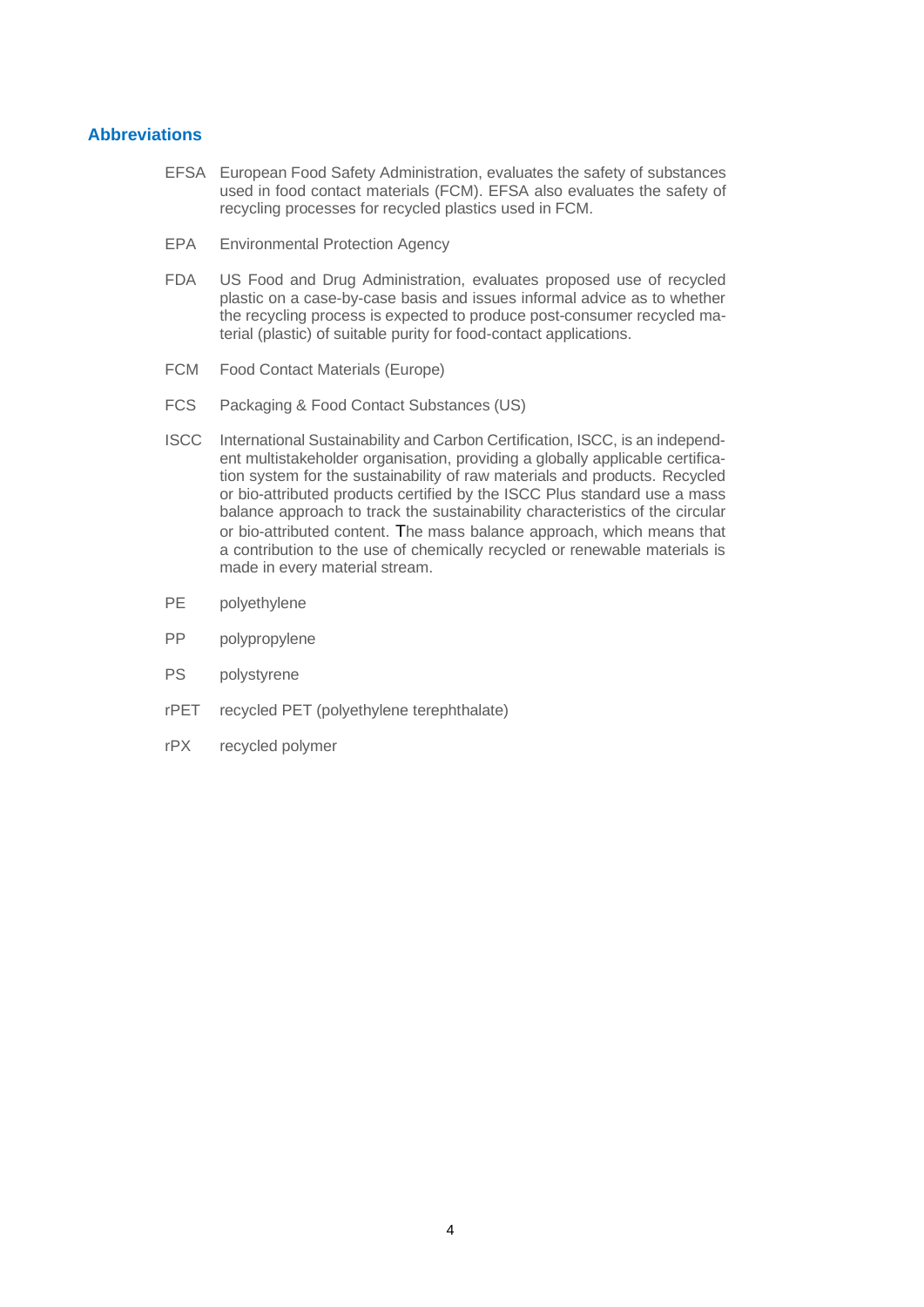### Contents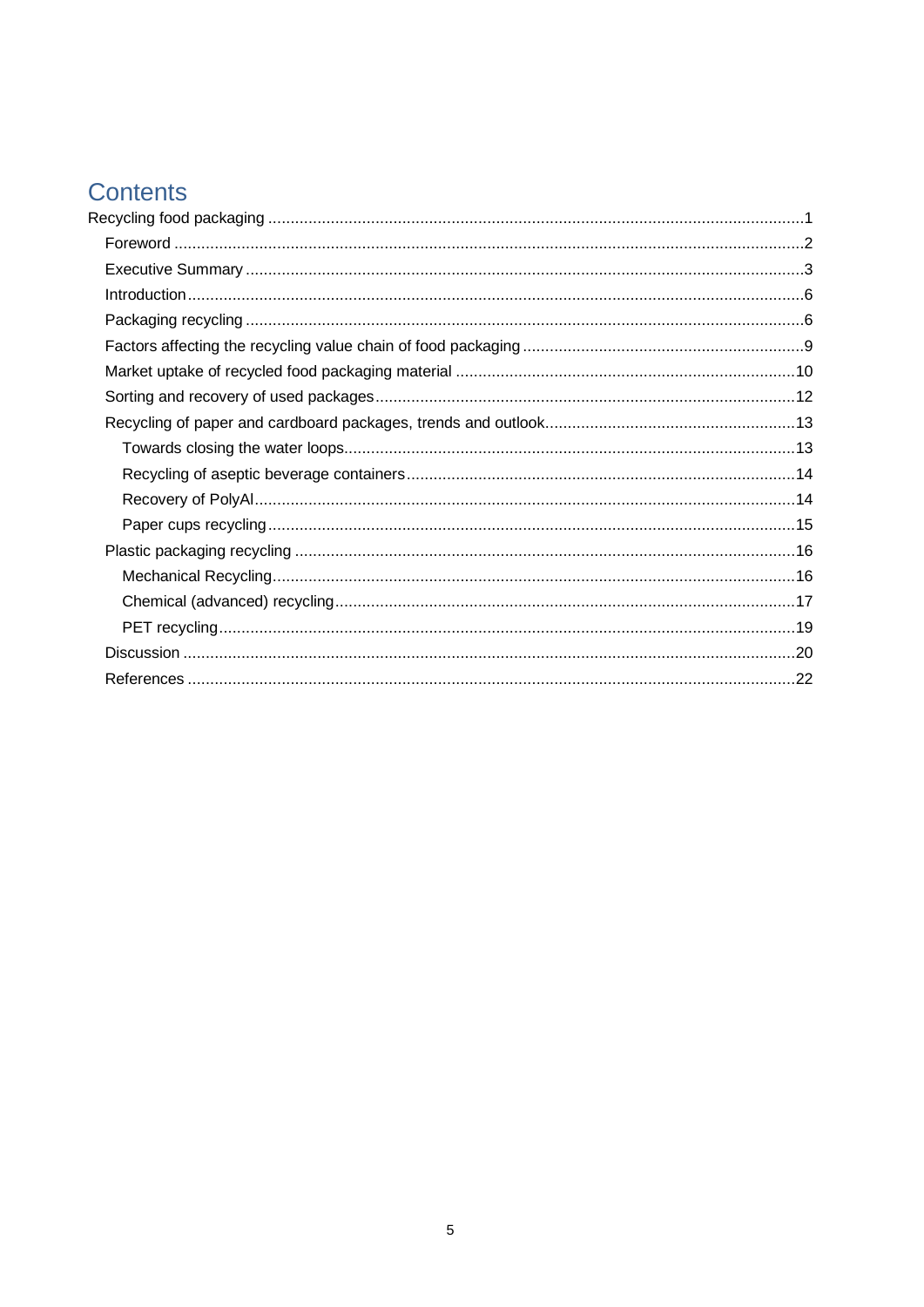### **Introduction**

The packaging industry has undergone significant transformation during the latest decade. Packaging is being engineered towards becoming light-weight with better barrier qualities, designed with an increasing emphasis on end-of-life, which is taken into account already in the design phase. Of the common materials used in food packaging, plastics continue to dominate the market, while paper and metals are still commonly used. Glass is however increasingly more rare as a type of package material. Packaging materials for food often include laminates and coatings, which are developed by systematically integrating materials with different inherent properties to improve the functionality of the final material, enhancing shelf life and lowering the weight of the package, which itself often provides carbon-benefits.

The main function of packaging is to protect the food. Without packaging, the distribution of food, which is essential for mankind becomes logistically, economically and environmentally challenging, which also creates food waste. At the same time, increasing trade and consumption have led to an increasing use of packaging. Governments are seeking to address the potential negative impacts of post-consumer packaging through the use of policy initiatives such as the EU's Circular Economy strategy.

This discussion paper looks first at the status of recycling in Europe and the US and then societal and technological factors impacting recycling rates. It also provides an insight on the latest technological innovations in food packaging recycling, with an emphasis on the solutions expected to become commercially available in the next five years.

### **Packaging recycling**

The European Commission has set the recycling of packaging as one of its top priorities. Indeed, the latest amendment to the Packaging and Packaging Waste Directive (PPWD) contains updated measures to promote the reuse, recycling and other forms of recovering of packaging waste, instead of its final disposal. It sets targets whereby by 2025, 50 % of all plastic packaging and 75 % of paper and cardboard should be recycled<sup>1</sup>. In addition, the first requirements of the SUP (single-use plastics) directive (2019/904/EC) entered into force in the middle of 2021. The European Commission adopted guidelines on single-use plastics products at the end of May 2021, while a ban on certain single-use plastic products and marking requirements entered into force in July 2021.

Eurostat, the EU's statistical bureau, estimates that 41 % of plastics packaging waste was recycled in the EU in 2019. Each person in the EU generated an average of 35 kg per annum of plastic packaging waste (Eurostat 2021). In the US, the average American tops the global list by generating roughly 130 kilograms of plastic waste per year. The US Environment Protection Agency reports recycling rates of 14 % for plastic containers and packaging and 81 % for paper and cardboard packaging<sup>2</sup>. Corrugated board is by far the largest component of paper packaging recycling, and other uncoated paper-based packaging, such as cartons and sacks,

<sup>&</sup>lt;sup>1</sup> https://ec.europa.eu/environment/topics/waste-and-recycling/packaging-waste\_en

<sup>2</sup> https://www.epa.gov/facts-and-figures-about-materials-waste-and-recycling/containersand-packaging-product-specific-data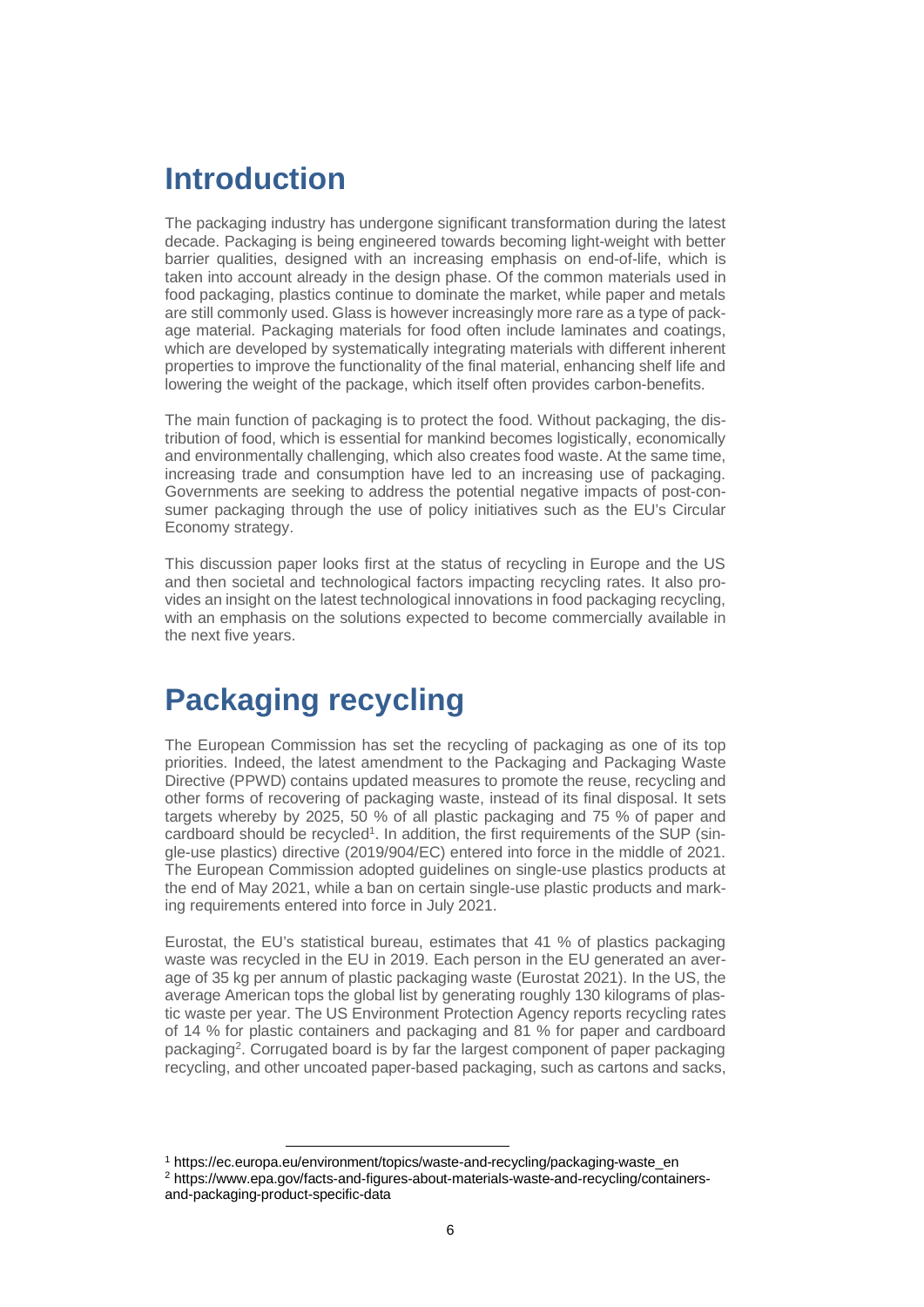is mostly recycled as mixed paper. Also, the recycling figures exclude single-service plates and cups, and trash bags, both of which are classified as nondurable goods (Fig 1).



**Figure 1. Destination for used packages in the US and EU, 2018.**

The recycling rate for carton-based beverage containers is somewhat lower than for cardboard as a whole. According to ACE (Alliance for Beverage Cartons and the Environment), 51 % of all beverage cartons placed on the EU market in 2019 were recycled, i.e., separately collected (Eunomia 2020, ACE 2021). However, when looking at the flow actually entering the technical recycling process, the recovery rate is likely to be lower. This is due to the fact that the separately collected materials also contain wrongly sorted or excessively dirty packages not suitable for the recycling process. In Eunomia's report (2020), the actual recycling rate was estimated to total some 40-60 % of the actual collected flow. Separate collection does not automatically mean that the collected materials are directed to material recycling. In Germany, for instance, only 47 % of plastic packaging goes to material recycling while almost 53 % is incinerated (Conversio 2020).

The following flow diagrams (Figures 2 and 3) picture the end-of -life processes for used paper-based and plastic used packages.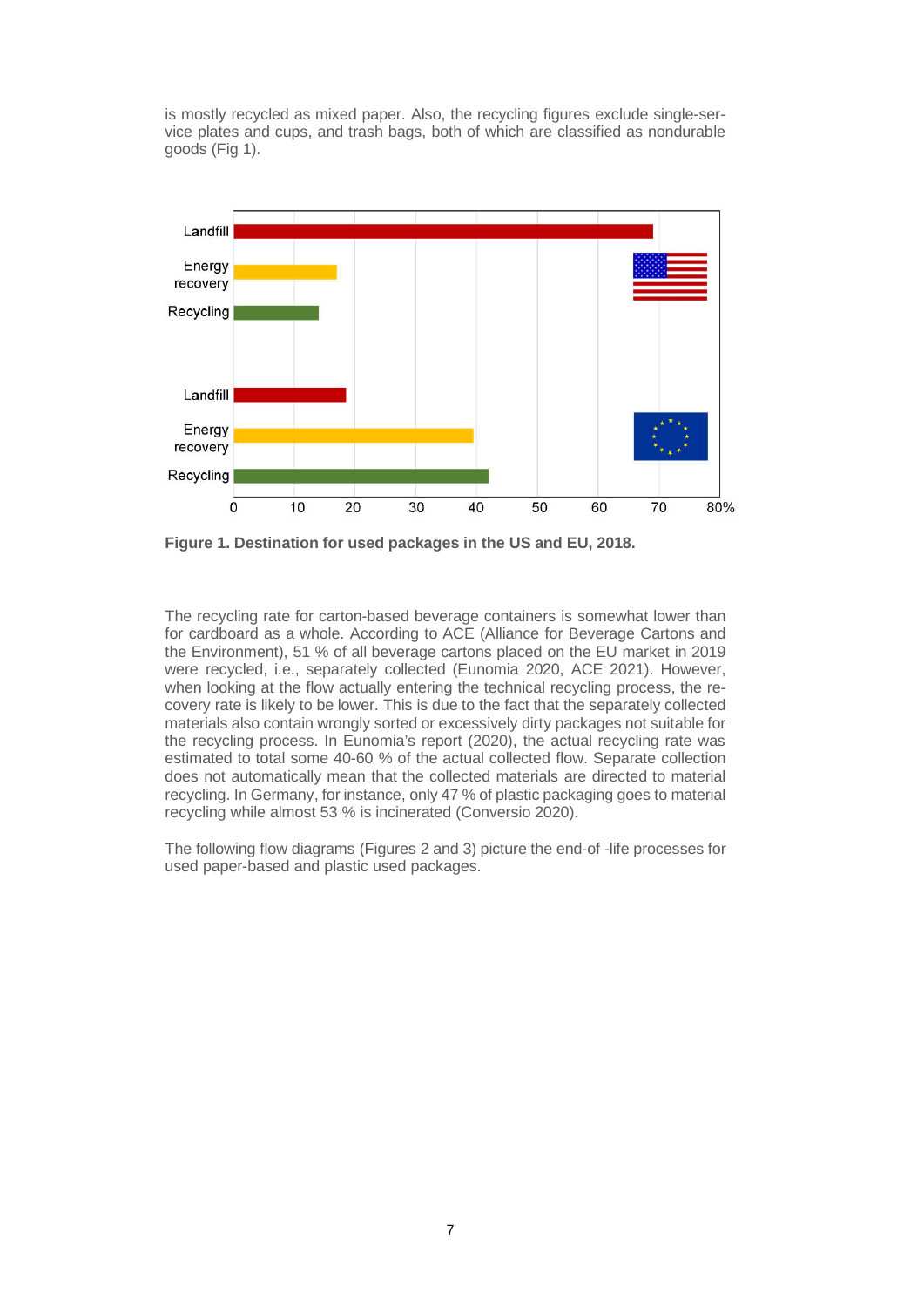

**Figure 2. Current processes for used coated paper packages.**



**Figure 3. Current main processes for used plastic packages. A thicker line indicates major products/processes.**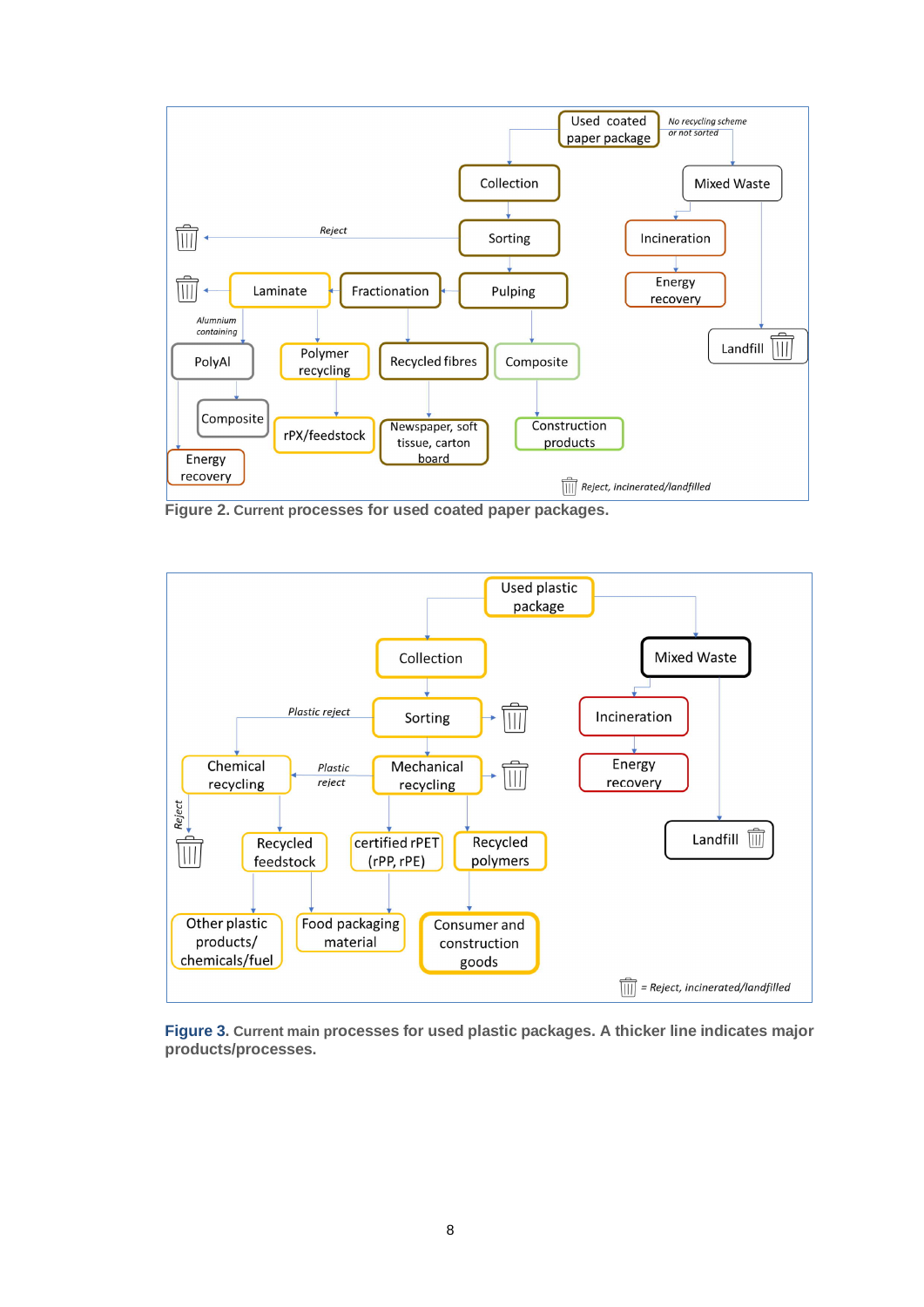# **Factors affecting the recycling value chain of food packaging**

Both the regulatory and business side show signs of an increased focus and commitment to overcome the challenges in scaling up the recycling of packaging. The EU has set a target of 65 % target for all packaging waste to be recycled by 31 December 2025 (European Commission 2018). Major multinationals have signed commitments on recyclable packaging and industry collaboration platforms on collection and recycling have been established to assure, on one hand, accessibility to used material and, on the other hand, a potential user for the products or recycled material flows.

One of the major barriers to the expansion of recycling is not only the recycling capacity per se but the collection and sorting infrastructure, which is still less than adequate in many countries. Moreover, even with adequate collection infrastructure, collection covers 80 % of packaging waste, with the rest ending up in mixed waste fractions, where it ends up in landfills or in energy recovery (calculated from (Brouwer et al. 2011, HSY 2019)).

Improving recycling rates therefore requires more than just the technical development of waste management systems. Indeed, a great deal of emphasis has been placed on strategies to promote the role of citizens in driving recycling. Despite the fact that ultimately it municipalities, that are responsible for providing residents with relevant information, to enable residents to separate and sort different waste fractions in their homes, i.e., sorting at the source. Therefore, such a system must avoid confusion and inconvenience for the residents. Research conducted, e.g., in Sweden and France showed that perceived inconvenience by residents hinders proper sorting (CITEO 2021, Rousta and Ekström 2013), and that used paper and plastic packaging has higher rates of mis-sorting, affected by, e.g., a distance between the local collection system and the residential area. A large part of packaging is used for food products, *and food packaging is the most substantial part of missorted fractions in household waste* (Nemat et al. 2020).

In areas with well-organised waste management infrastructure, separate collection and sorting packaging waste has become a routine for most households. Even in these regions, a major part of post-consumer packaging still ends up in mixed waste (HSY 2019). A significant share of collected waste package fractions also get wrongly sorted, illustrated in Figure 4, which depicts the package waste recycling flow in the Netherlands. Of 173 000 tonnes collected, 9 % (15 000 tonnes) was wrongly sorted and 32 % too heavily contaminated for recycling. Altogether 40 % of the collected packaging waste was removed from the recycling stream, disposed of and incinerated (Brouwer et al. 2019).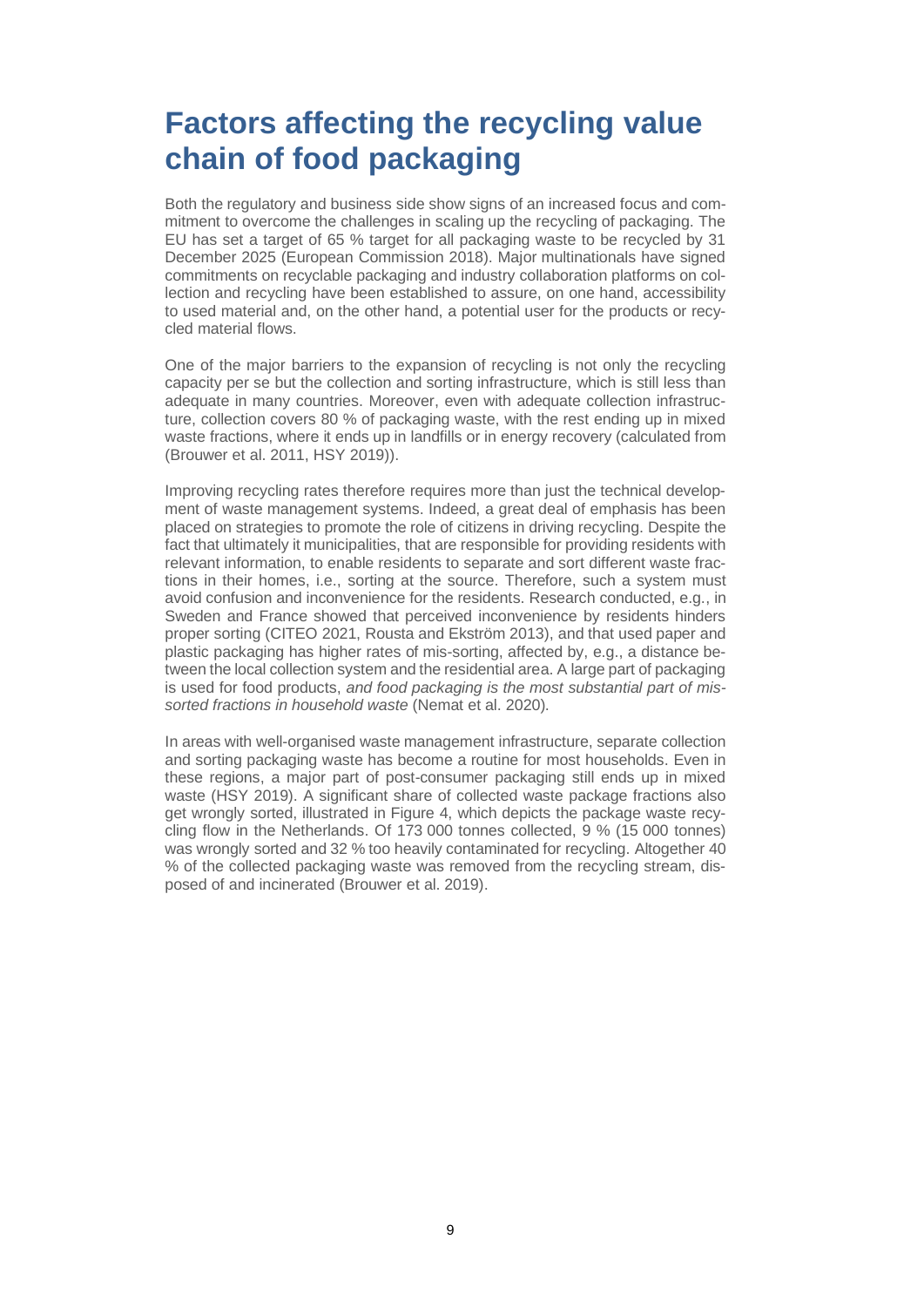

#### **Figure 4. Collection and recycling of post-consumer plastic waste. PMD = plastic, metal and beverage cartons. Adapted from Brouwer et al. (2019***).*

Several packaging companies have announced new and novel approaches to sustainable packaging. These include designing for optimised resource use, such as 1) decreasing the proportion of fossil polymers in the package and 2) designing lighter packages, increasing recyclability and/or reusability. For recyclability, a special challenge is created by multi-layer and multi-material packaging that, on one hand – protects and extends the shelf life of food products (which is the main function of the package in the first place) - but on the other hand, does not readily fit into current recycling systems.

#### **Box 1. Design for circularity**

An example of optimised resource use, which also includes higher recyclability, is substitution of the aluminium layer in beverage cartons with renewable material, such as MFC (microfibrillated cellulose) or nanocellulose. MFC is used as bio-barrier layers for grease and oxygen, as well as biodegradable films that can replace aluminium and plastics in paperboard packaging (Stora Enso 2019). By substituting these materials, the package's carbon footprint is significantly reduced.

Aluminium reduction is also addressed by, e.g., Huhtamaki lidding laminates (www.worldstaraward.com) and Aronax Technologies, who is replacing aluminium with a thin layer of magnetic particles for easier separation (EMF 2018).

### **Market uptake of recycled food packaging material**

According to CEFIC, the European Chemical Industry Council, today, only 15 % of the collected plastic waste in the EU currently finds its way back into the EU market.

Most plastic food packaging that is not made of PET cannot be recycled into new food packaging due to missing processes and safety concerns. Therefore, it is typically used in other applications than food packaging, for example, in construction and agriculture.

Currently, only 10 % of recycled polymers are food-grade, with the majority being polyethylene terephthalate (PET) (Leardini et al 2021). Plastic recycling is mainly done by means of mechanical recycling, where washed and sorted plastic waste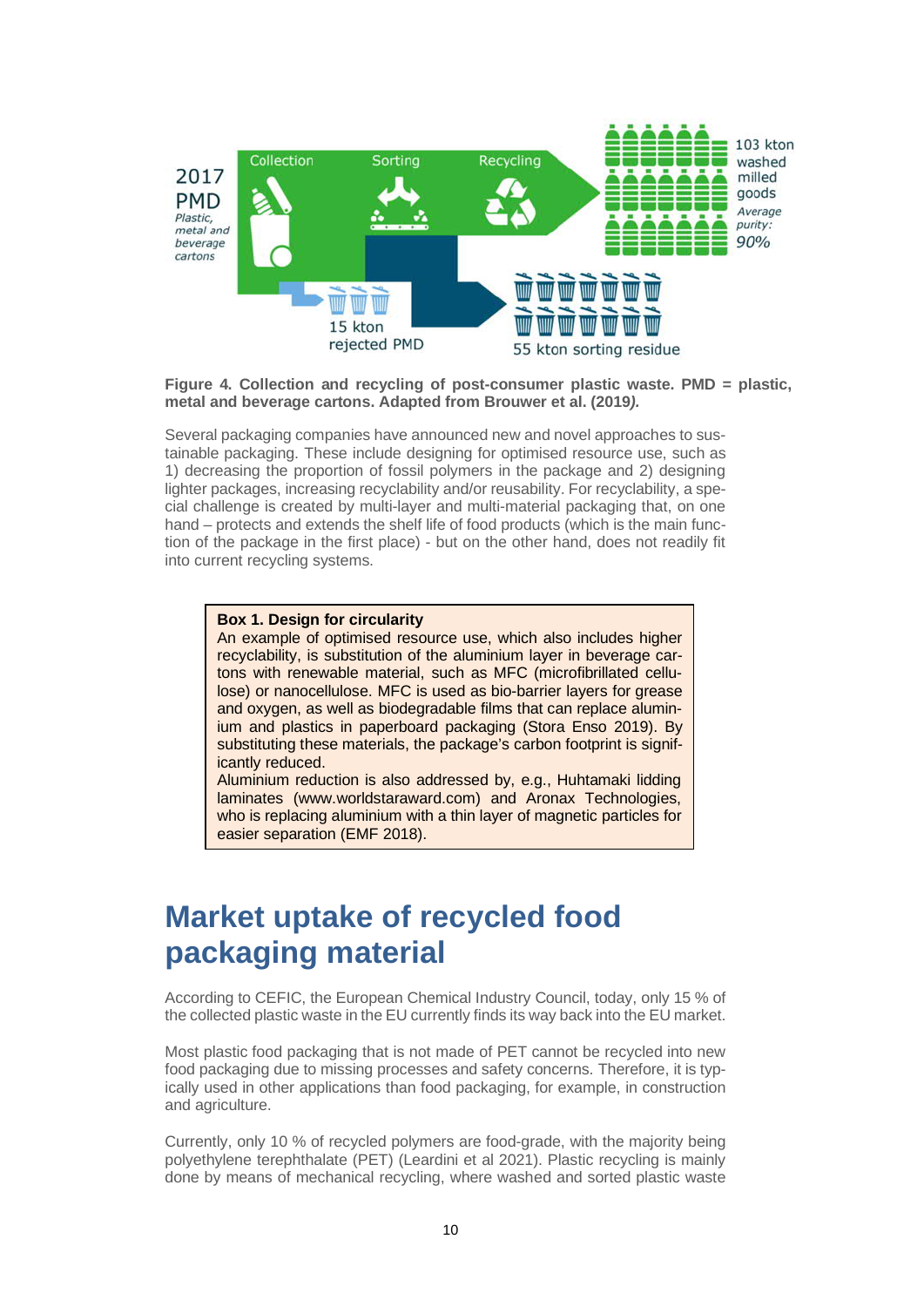is re-melted and processed into new food packaging. However, the recycling process may involve risk factors regarding the safe use of the recycled plastics as food packaging due to an increase in possible contamination sources which might migrate into the food. To prevent placing such materials on the market, both the EU and US have several pieces of legislation in place on the use of Food Contact Materials (FCMs), including plastics and recycled plastics (De Tandt et al. 2021). Materials and articles made either entirely or partially from recycled plastics and used in contact with food should only be obtained from processes which have been assessed for safety by EFSA and authorised by the European Commission. rPET resin has also been approved for food contact by the FDA in the US. China does not allow recycled plastic to be used in food packaging at all.

In addition to rPET, which is currently the major recycled polymer on the market, certified for food contact use, smaller volumes of chemically recycled rPP (Packaging Europe 2021, SABIC 2020) are also entering the European market (see Box 2). In the US, the FDA has also sanctioned recycled HDPE for food contact on a case-by-case basis for over 20 years (Custom-Pack 2018). Likewise, in Britain, recycled HDPE from milk bottles can be used in the production of new milk bottles (Ellis 2019).

#### **Box 2. Recycled polypropylene for food packaging**

The Swiss dairy company *Emmi* is partnering with *Borealis* and *Greiner* Packaging to produce Emmi CAFFÈ LATTE drinking cups made from chemically recycled polypropylene. The technology that recovers the polypropylene is currently still in its infancy. Thus, only limited quantities of chemically recycled polypropylene are currently available. Emmi has secured a share of the plastic through early commitment with the development companies. In the future, *depending on the availability of suitable material,* the amount of recycled plastic in Emmi's caffe latte packaging is set to be further increased.



The chemically recycled material used for the Emmi caffe latte cup consists entirely of ISCC (International Sustainability & Carbon Certification) material, on a mass balance basis. As the recycled PP is produced by chemically recycled polymers, it can be used as food contact material.

A similarly structured partnership was established between *SABIC*, providing chemically recycled polypropylene for *MARS* pet food packaging. The PP film structures are manufactured by *Huhtamaki.*

Until now, multilayer food packaging consisting of different plastic polymers or combinations of different materials has almost not been recycled, because the layers are difficult to separate. As for beverage cartons, mainly the paperboard fraction is separated in established recycling processes, but the recovered material is, due to regulations, not used in contact with food again (Geuke 2021). However, recycled paperboard can be used in food packages when coated with a proven barrier material (Virtanen 2022).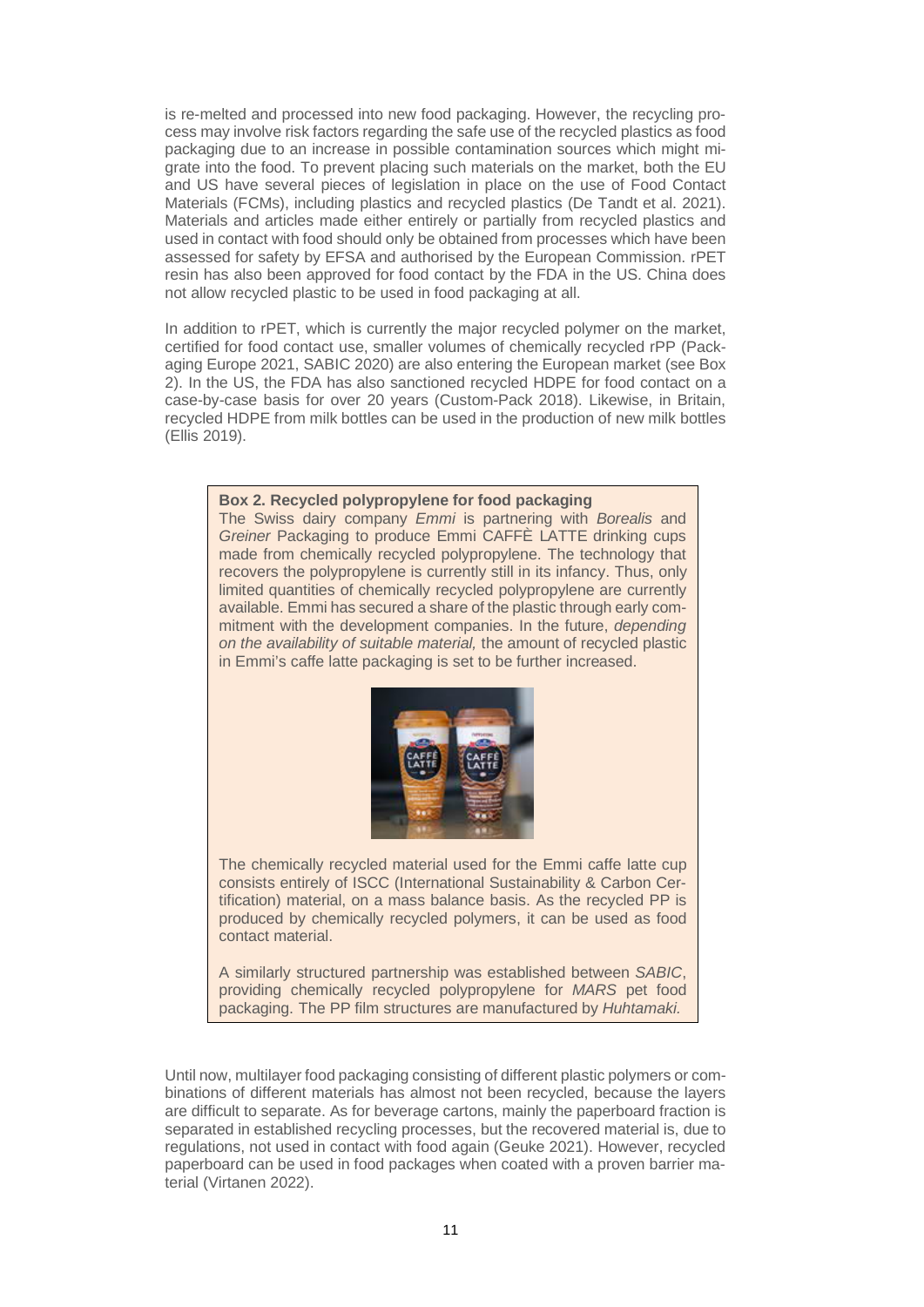However, new processes for the plastic and possibly aluminium laminate in cardboard and paper food packages are developing, as well as chemical recycling processes for mixed plastic fractions. Chemically recycled polymers can be allowed as food contact material when fully depolymerised (European Commission 2021).

# **Sorting and recovery of used packages**

Post-consumer packaging is usually an inhomogeneous and contaminated waste fraction. It comprises a huge range of material types (e.g., multilayer packages, blends and composites) with shape, colour and size varying widely. To achieve a consistent quality output, recycling facilities set quality criteria for its feedstock and the facilities are normally equipped with a sorting line that sorts out contaminating materials from the waste flow. With the push towards digitalisation and the automation of processes, these sorting technologies have advanced significantly in the last decade. Both identification capabilities and the speed of the sorting line have improved. The progress is supported both by packaging design (e.g., optical tracers, avoidance of multi-material sleeves and dark colours) and new sensor systems which, through the combination of technologies, are better at distinguishing different polymers. Sorting is currently often done by applying near infrared (NIR) technologies, while new development involves, e.g., the deployment of hyperspectral cameras, which are suitable to sort plastics, regardless of their colouration. Depending on the application requirements, different cameras can be used. On the package design, side digital watermarks are evolving. A well-quoted development is the HolyGrail 2.0 project, which is now rolled out into the demonstration phase in a material recycling facility in Copenhagen, Denmark. The watermark covers the surface of a consumer goods packaging carrying a wide range of attributes, such as packaging type, material and usage (Figure 5). Used packaging is collected and scanned on the sorting line with a high-resolution camera, which detects and decodes the digital watermark (Staub 2021).



Exaggerated for illustration purposes

**Figure 5. Digital Watermark by Digimarc (www.digimarc.com)**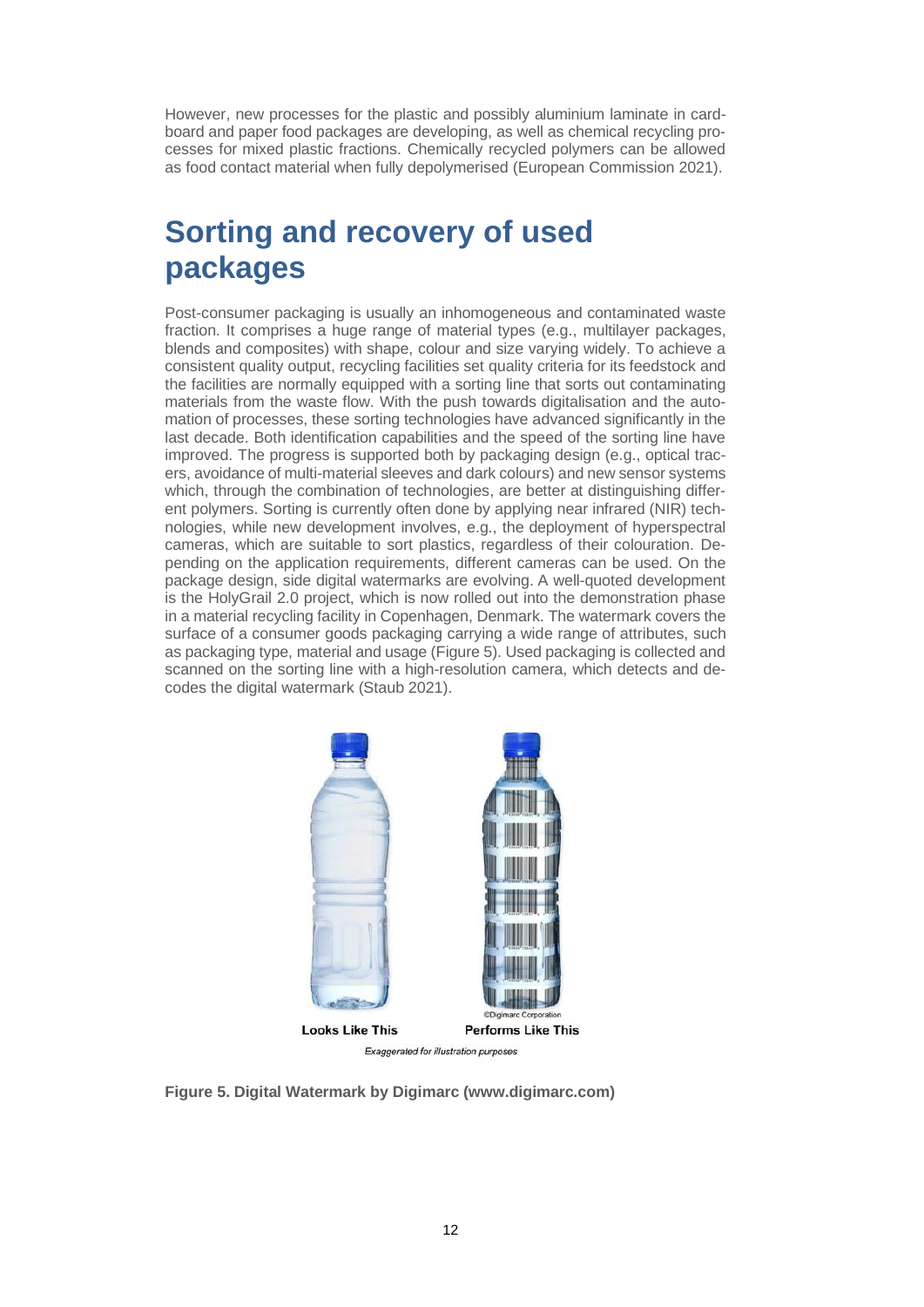## **Recycling of paper and cardboard packages, trends and outlook**

Paper- or cardboard-based food packaging is normally a composite material consisting of 1-2 fibre layers (ca 80-95 %), a polyethene layer and for so-called aseptic beverage container, aluminium (5-15 %). The recycling of paper- or cardboardbased food packaging (liquid board packaging) is an established process, traditionally focussing on recovering the fibre fraction. In the recycling process, plastic is separated from fibre by washing, and the fibre is used to make new products such as cardboard boxes, core stock, napkins or notepads. Paper wastes are typically recycled multiple times, but through the recycling process, the fibres are shortened by mechanical erosion. Each time cardboard is recycled, its fibres become shorter, making it thinner and less durable. Paper products, including cardboard, are in practice recycled up to 5 to 7 times. At the end of its lifecycle, it can be made into a paper paste and used for, e.g. egg cartons or disposed of in different ways.

Various other valorisation options have also been suggested for the recycled paper sludge consisting of short fibres. These are for instance its use as building material supplemental or feedstock for nanocellulose, as substrate for biotechnology production (lactic acid, lipids, cellulase), or biogas production (Peretz et al. 2020). These solutions have not scaled up to the market though.

Collected used carton board and paper packages are processed in established recycling systems. The process most often involves mixing the used paper with water and chemicals to break it down. It is then chopped up and heated, strained through screens, which remove plastic (originating from plastic-coated paper) that may still be in the mixture, de-inked, possibly bleached, and mixed with water. This pulp is then used in the manufacturing of new recycled paper. More advanced processing includes automatic sorting with optical sensors and screens separating brown fractions from other papers and plastics contamination (https://fibrepure.bulkhandlingsystems.com/).

However, food packaging is more often coated with one or several layers of plastic and/or aluminium (aseptic beverage packages), which make recycling more challenging compared to pure carton or paper packages. Recycling of these structures is done in dedicated recycling facilities, specialised in coated materials.

Paper and cardboard recycling processes focus on improved energy and material efficiency, smart sorting and developing industrial utilisation of the polymer- aluminium laminate in the recycling of aseptic beverage packages.

#### **Towards closing the water loops**

As such, the production of recycled fibre-based paper consumes significantly less water than paper from virgin raw materials (Jung and Kappen 2014). Several paper mills producing packaging grades from paper for recycling run their processes in a water reuse circuit. However, a further reduction in effluent volume is often prevented by enrichment of detrimental substances and its consequences. In recycled paper mills, common detrimental substances found in the water circuits are starch, volatile fatty acids (VFA) from bacteria on recovered paper contaminated during its usage, storage and recovery, salts, etc. These cause problems throughout the papermaking process, such as strength properties and foul odour (Stetter, 2012). Membrane treatment is evolving into a key technology for closing water loops (Jung and Kappen 2014).

Most mills are unable to produce in a fully closed water circuit. Normally, the arising wastewater is treated fully biologically in on-site or municipal wastewater treatment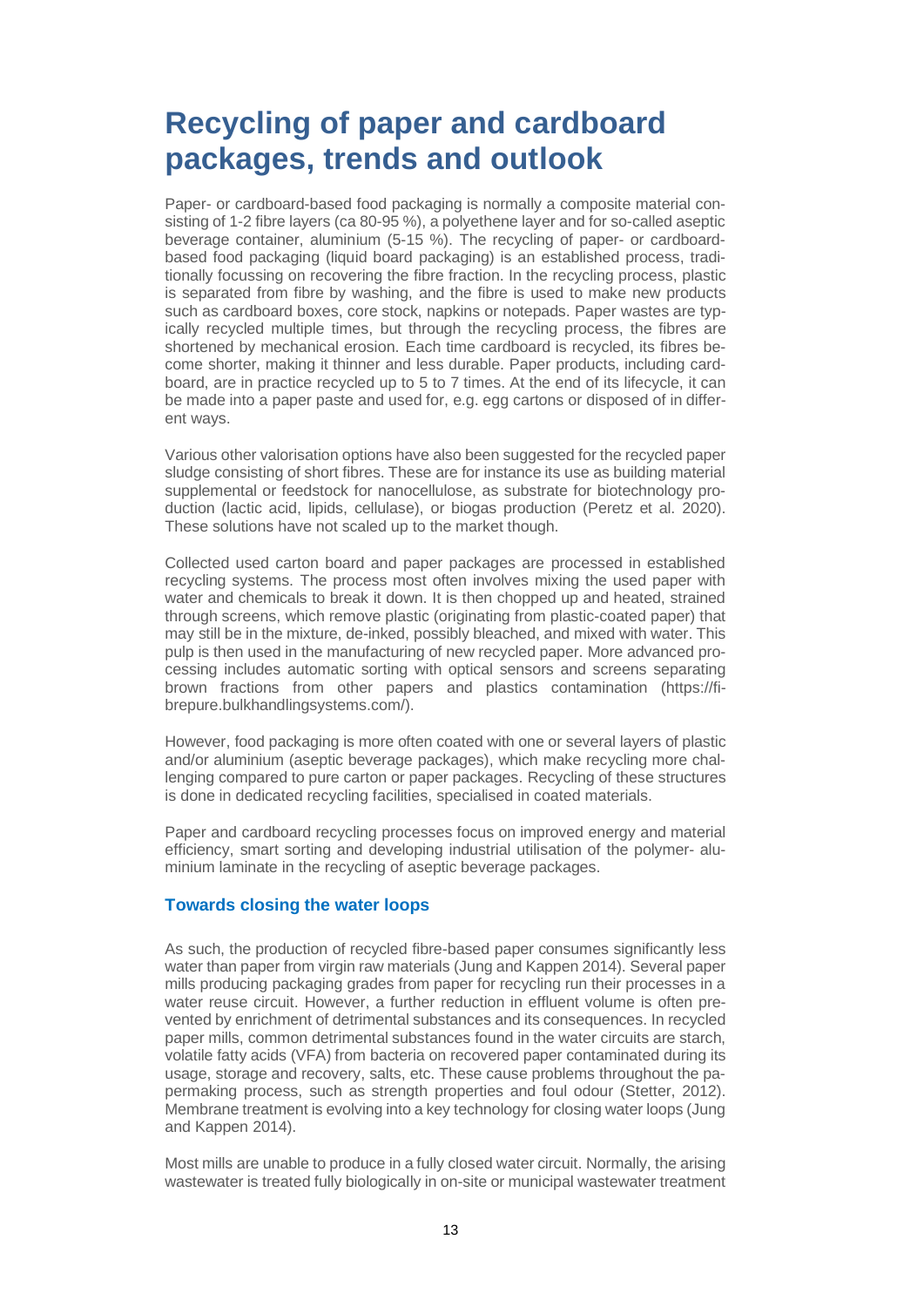plants. Further reduction of the water footprint can take place, e.g., in collaboration with a municipal wastewater treatment plant, as in Madrid, where the freshwater intake is produced from municipal wastewater (see Box 3).

#### **Box 3. Urban-industrial symbiosis**

International Paper's Madrid mill producing recycled carton board uses 100 % recycled water in its papermaking process, which is recovered using a closed-loop system in cooperation with the municipality. This makes us the first mill in Europe to produce 100 % recycled paper with 100 % recycled water. This translates to a very low level of water consumption per tonne of paper produced, and the water is reused internally up to 13 times.

The joint effluent treatment plant also generates 7 Mm<sup>3</sup>/a biogas covering 25 % of the electricity needs in the steam boiler.

Although research in the laboratory indicates the feasibility of biogas production from recycled paper wastewater and (e.g., Bakraoui et al. 2020, Bonilla et al. 2018) the use of anaerobic digestion for P&P mill biosludge only has not been industrially established. The reasons are low methane yields, reportedly due to the complexity and recalcitrance of pulp and paper mill biosludge and the potential presence of toxic chemicals (Bonilla et al. 2018, Gonzalez-Estrella et al. 2017).

#### **Recycling of aseptic beverage containers**

According to Eunomia's study (2020), there were just over 20 specialised recycling mills in Europe that can process beverage cartons. Most plants use a single separation method, with the remaining polymer/aluminium fractions being incinerated for energy or co-incinerated by the cement industry.

In this process, the used cartons are washed intensively with water at an ambient temperature, so that the paperboard fibres separate from the aluminium and polyethylene layers and dissolve into the water. The aluminium and polymer fraction are then separated for possible further recycling, and the pulp continues to the production of recycled paper/carton board.

While hydrapulping to recover the paper fibres that constitute  $> 75$  % of the carton is the most widespread process, processes also exist aiming at manufacturing construction materials, such as boards and tiles, utilising the complete carton. Lately, process development has been concentrating on processes separating the PolyAl (polyethylene and aluminium) residual that remains after the paper fibres have been recovered. The simplest process involves agglutination followed by extrusion to obtain pellets that can then be used in industrial and consumer products or combined with other materials, such as lignocellulosic wastes. Chemical approaches involve the solubilisation of polyethylene and the removal of aluminium.

Although it can be considered as a direction generating products with reduced functional value, Robertson (2021) suggests that the focus in future years is likely to be on recycling cartons into construction materials, where there is a theoretical yield of 100 %, compared with 75% for hydrapulping.

#### **Recovery of PolyAl**

The polymer-aluminium (PolyAl) composite layer recycling has been mainly focused on energy recovery, taking into account the relatively high heating value of the aluminium–polyethylene composite (ca. 40 MJ/kg) (Platnieks et al. 2020). With the ambition to move up in the waste hierarchy, processes for material recycling are developing. The first designs involved rigid board manufacturing using a hot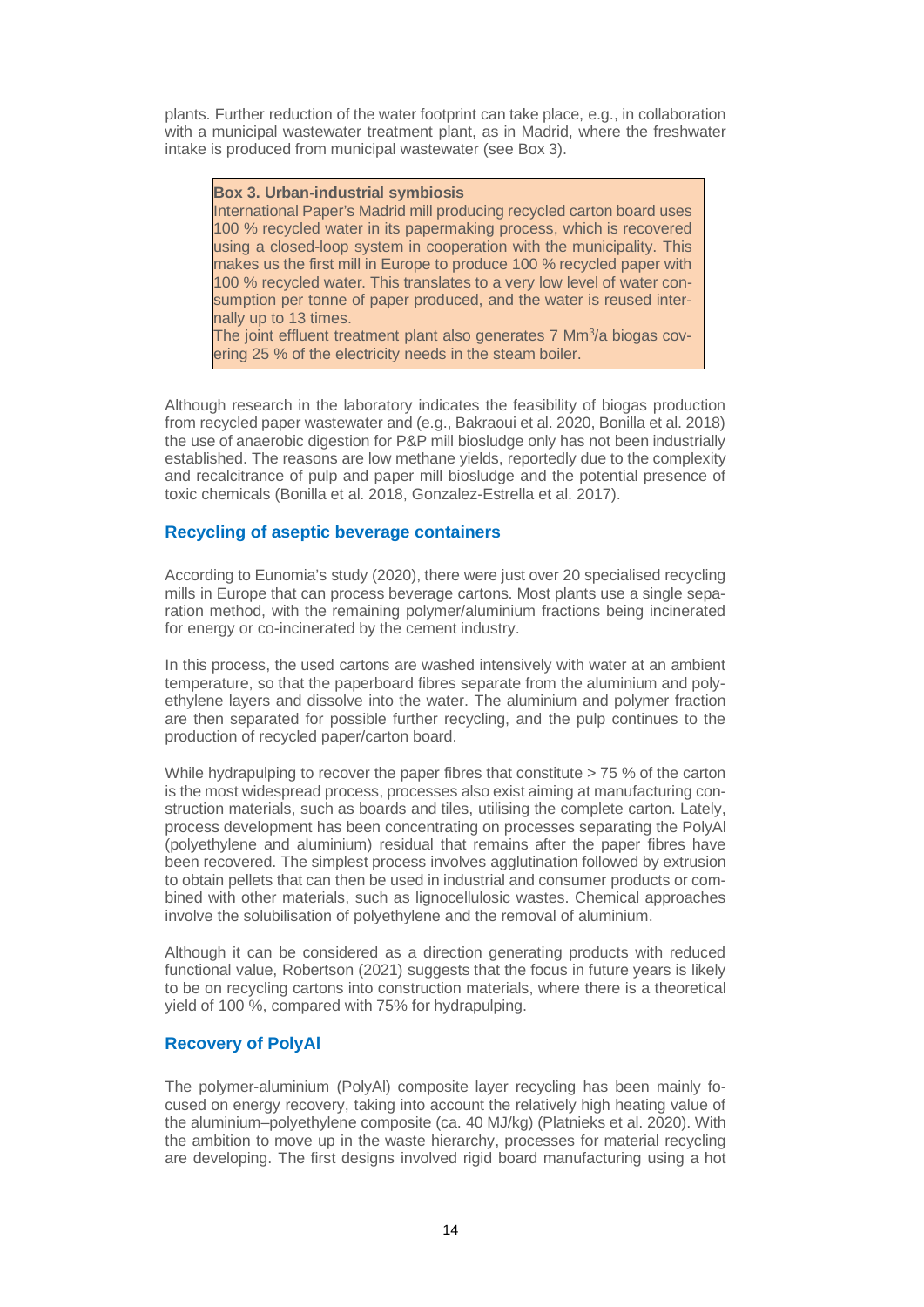press. Another promising application for the used aseptic beverage containers is the production of thermoplastic composites (Martínez-Barrera et al. 2017).

EXTR:ACT, the alliance of Europe's main liquid packaging board producers and beverage carton converters, is targeting the improved recycling of the PolyAl rejects from recycling of aseptic beverage packages. They estimate that as of today, these European projects allow roughly 30 % (ca 50,000 tonnes) of non-fibre components of beverage cartons to be recycled annually (https://www.extr-act.eu/).

*Ecoplasteam'*s recycling plant in Italy (capacity 7 000 tonnes PolyAl per year) produces product aluminium/polymer product (trade name EcoAllene®) that can be injected, extruded, blended and compounded like a normal polymer, and further recycled into products. The process involves a pulping process followed by settling and centrifuging to obtain a solid PolyAl fraction, which is extruded and subdivided into granules. The final material is a mix of 85 % LDPE and ca 15 % aluminium. The material can be used for household and garden tools, non-food packaging, etc.

*ReconPolymers* in the Netherlands also manufactures a blend of LDPE and AL. Still at the pilot site stage, the company has developed various applications based on PolyAl, such as bird feeders made from PolyAl, marketed by a Dutch producer. Recon Polymers now operates a production plant since September 2020. Its annual capacity is approximately 6 000 tonnes of PolyAl, which is expected to be reached in 2021.

*Plastigram's* patented process relies on separating the aluminium fraction from the polymer by washing with formic acid and water in certain concentrations and temperatures (Pelikan 2020). Plastigram started the construction of its PolyAl recycling line in the Czech Republic in 2019. They are also scaling up in partnership with Tetra Pak and Stora Enso in Poland, which will triple the annual recycling capacity of used beverage cartons in Poland from 25 000 to 75 000 tonnes. This will allow for the recycling of the entire volume of beverage cartons sold in Poland and its neighbouring countries, including Hungary, Slovakia and the Czech Republic. Recycled fibres will be integrated into Stora Enso's recycled board. The separated polymers and aluminium will return to the market as plastic pellets and aluminium foil. Both lines will be operational at the beginning of 2023 (Stora Enso 2021).

*Palurec* in Germany, which is operated by the beverage carton manufacturers, separates polyethylene and aluminium in a water-based washing process, and polypropylene and HDPE are separated from soft LDPE by air fractionation. The plant produces HDPE, LDPE and aluminium fractions for the industry. Plant operations started in early 2021 (EXTR:ACT 2021).

#### **Paper cups recycling**

A paper cup is typically made from 90 % paper with a 10 % polyethylene plastic coating. The fibres used in paper cups are generally quite long and the good quality fibre in paper cups can be recycled up to 7 times. While the cup is technically fully recyclable, a large share still ends up in the mixed waste in Europe. In the US again, because of the plastic coating, many waste collectors and local authorities do not accept paper cups in mixed recycling streams. However, the number of cities now including the recovery of paper cups in their residential recycling programmes is constantly increasing, while several mill companies in the US have made a commitment to increasing the recycling of paper cups (FPI 2021).

At the same time, a growing number of coffee outlets, cafés or retailers, as well as other businesses, have contracts directly with recyclers. The cups are collected and baled close to the source, so they can be delivered directly to recycling and waste management partners efficiently on a large scale. Such collaborations are likely to become more common with the increasing use of disposable cups. The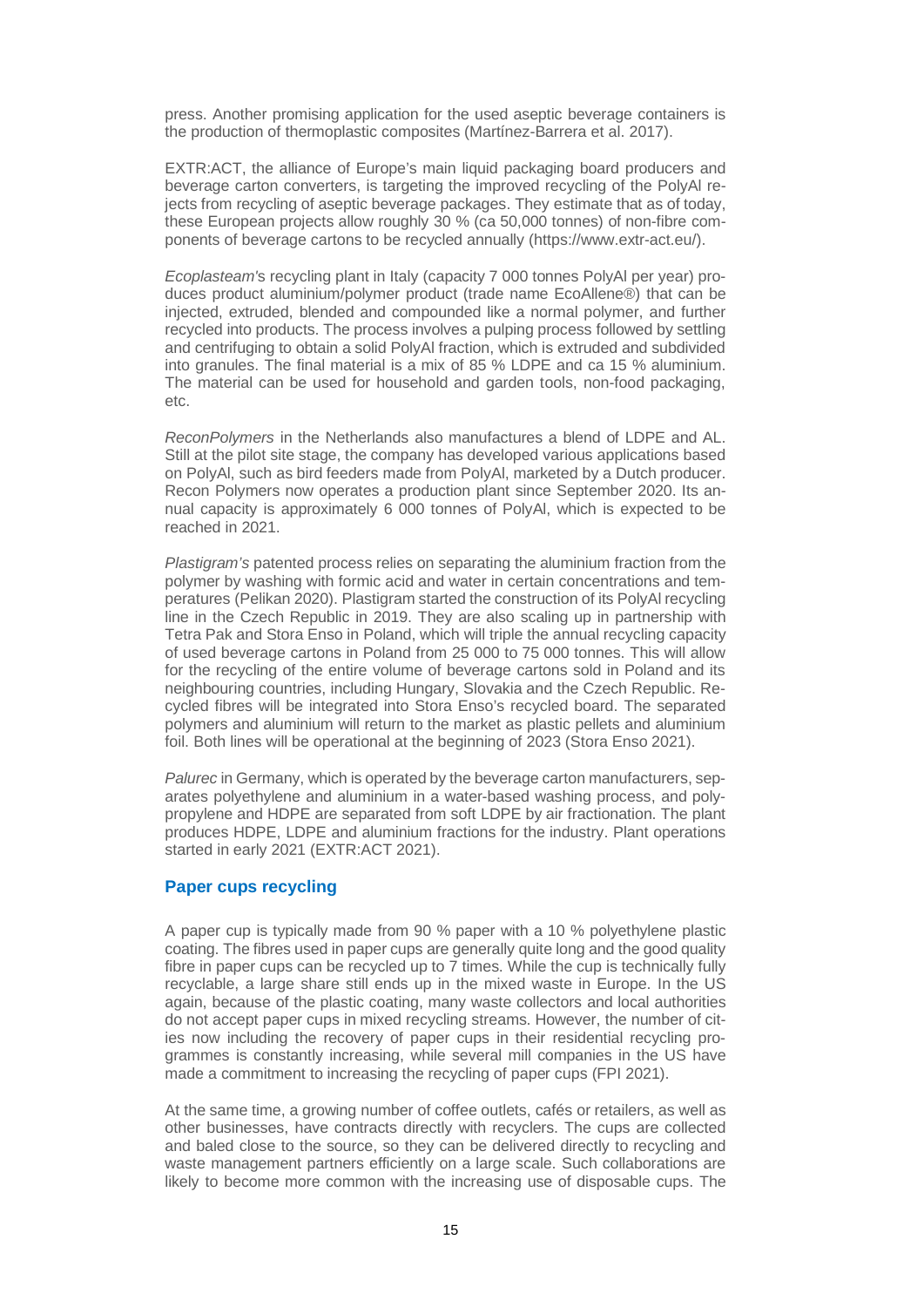global paper cups market reached a volume of 244.7 billion units in 2020 (IMARC Group 2021). The demand for paper cups has been influenced by the rising trend of takeaway services and ready-to-eat food across the globe and a growing number of time-scarce consumers.

Specialised recycling plants can handle the coated paper by recovering the plastic film after pulping by flotation. The recycling step is similar to that of aseptic beverage packages. The PE coating is recovered from the pulp, granulated and put back on the market as recycled PE. Yield from the cup is in the 70 to 90 % range, depending on whether the cup has a single or double-sided coating and the pulping system in use.

At the same time, packaging innovations, e.g., water-based polymer solutions, for coating are entering the market, and a number of food package manufacturers are putting on the market biodegradable paper cups, which can be handled in standard paper board recycling facilities or composted. Both trends, advanced recovery of paper cups for recycling and market uptake of biodegradable cups, are likely to strengthen in the near future.

### **Plastic packaging recycling**

Europe produces nearly 30 million tonnes of plastic waste annually, and the amount is increasing. Food packaging accounts for almost 60 % of the plastic waste produced (Åkerman & Sundqvist-Andberg 2021). When separately collected, the post-consumer packaging is recycled by physical thermal treatment to produce plastic granules (mechanical recycling) or by breaking the polymer structure down into chemicals or mono/oligomers (chemical recycling), while mechanical recycling processes are globally well established, and chemical recycling is only now rolling out into full commercial scale.

#### **Mechanical Recycling**

Mechanical recycling of plastics refers to the processing of used plastic products into secondary raw material without significantly changing the chemical structure of the material (grinding, washing, separating, melting, compounding and re-granulating). It is currently the dominating method of recycling post-consumer plastic waste in Europe. It is a well-established technology for the material recovery of plastic materials, such as polypropylene (PP), polyethylene (PE) or polyethylene terephthalate (PET).

To avoid significant loss of quality of the output, mechanical recycling requires careful sorting into single polymer fractions. Multilayer and composite packaging are, in this respect, complicated fractions and normally discharged from the recycling process.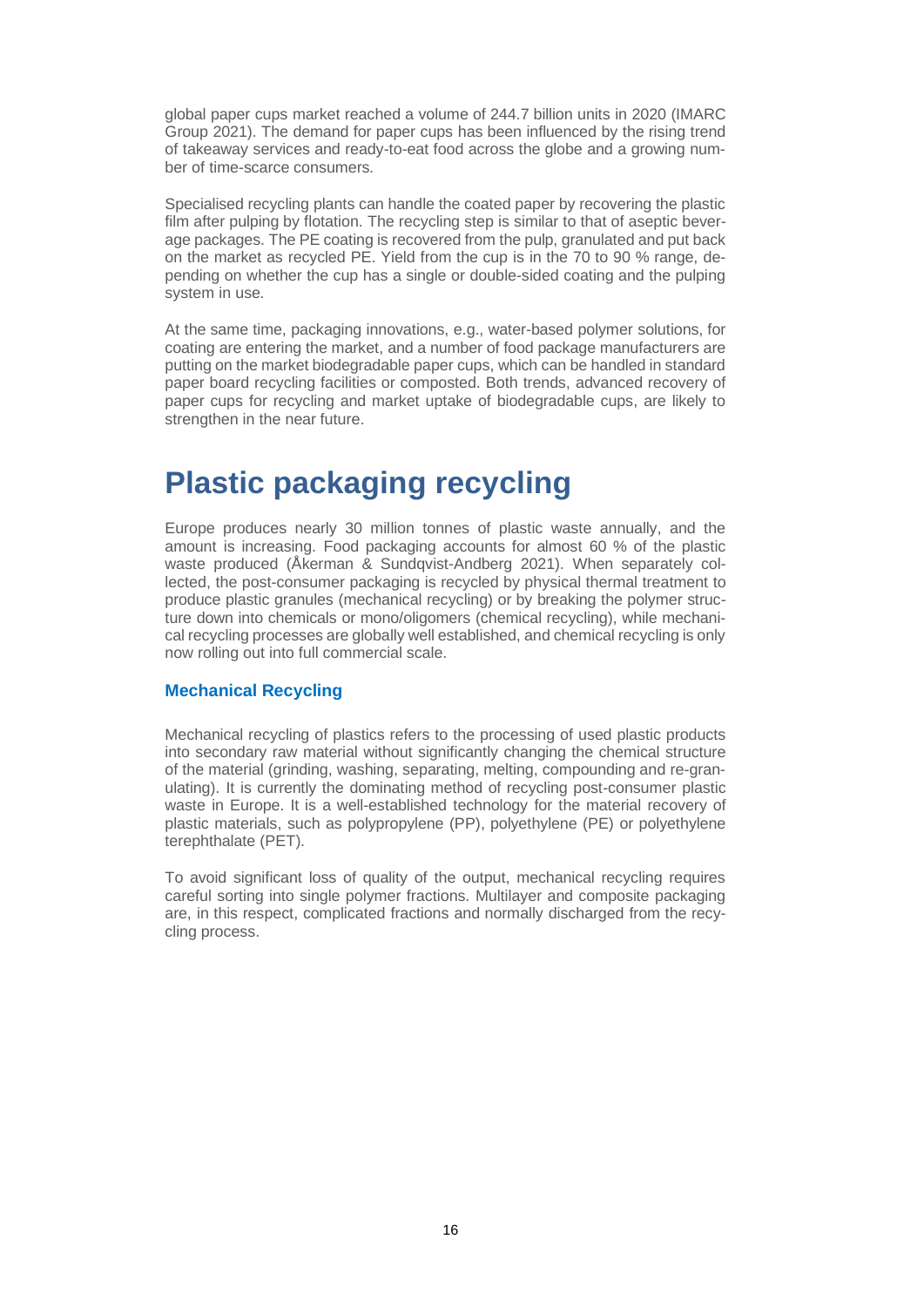**Box 3. Mechanical recycling of multilayer materials** One of the few mechanical processes for multilayer plastics that developed into commercial scale is *APK's Newcycling*®, a solvent-based recycling process. It allows for selective dissolution of desired polymers in laminated waste material, and thus extracts the targeted polymer from a mix of multilayers or other mixed plastics, obtaining LDPE that can be returned into packaging. At the same time, deodorisation and removal of impurities takes place.

With one commercial facility operating in Germany, APK specialises in the production of plastic granulates. The plant in Germany, features an annual capacity of 8 000 tonnes/a. APK also plans to expand in 2022-2023 with a facility having a capacity of around 20,000 tonnes/a. Another newcomer is the Spanish *Repetco,* who has developed a process for PE-PET laminates, separating the layers with pressurised vapor. The company is constructing a plant in Albacete, Spain, which will start operating by the end of 2022, aiming at a 45 000 tonnes/yearly production of rPET.

#### **Chemical (advanced) recycling**

Chemical recycling (also referred to as advanced recycling in the US) aims to convert plastic waste into chemicals. It is a chemical or thermochemical process (e.g., pyrolysis), where the chemical structure of the polymer is changed and converted into chemical building blocks, including monomers, oligomers and higher hydrocarbons that are then used as raw materials for the manufacturing of new products, which excludes production of fuels or means of energy generation. Chemical processes are less mature than mechanical but starting now to enter the market with announcements on industrial partnerships and investments. According to a report from 2019, more than 40 advanced plastics recycling technology providers were operating on a commercial scale (Closed Loop 2019).

The term "chemical recycling" includes various technologies that break down used plastic with some combination of heat, pressure, depleted oxygen, catalysts and/or solvents into either fuel or building blocks for new plastic. For instance, pyrolysis and gasification use heat to break down plastic, with limited oxygen to prevent combustion. Other techniques are solvent-based, like solvolysis.

In Europe, some chemical recycling plants are already up and running as either pilot or small commercial plants, producing some REACH-registered material entering the market. The development around chemical recycling for plastic mixed waste is intensive, and significant progress will be achieved over the next 5 years. The major part is based on pyrolysis technology. Pyrolysis is the degradation of material under thermal conditions in the absence of oxygen into vapours. This technology allows both biogenic and plastic waste to be decomposed into valuable chemicals that can be used to make new products.

#### Chemical Recycling plants

One of the primary chemical plastic recycling technology providers is *Plastic Energy,* which operates two demonstration plants in Spain à 5000 tn/a each. Their pyrolysis produces yields 80-85 % TACoil, 15 % syngas and minor shares of char, which all have industrial users. Plastic Energy has partnered with several (petro) chemical companies, either building joint ventures or as contracted users, such as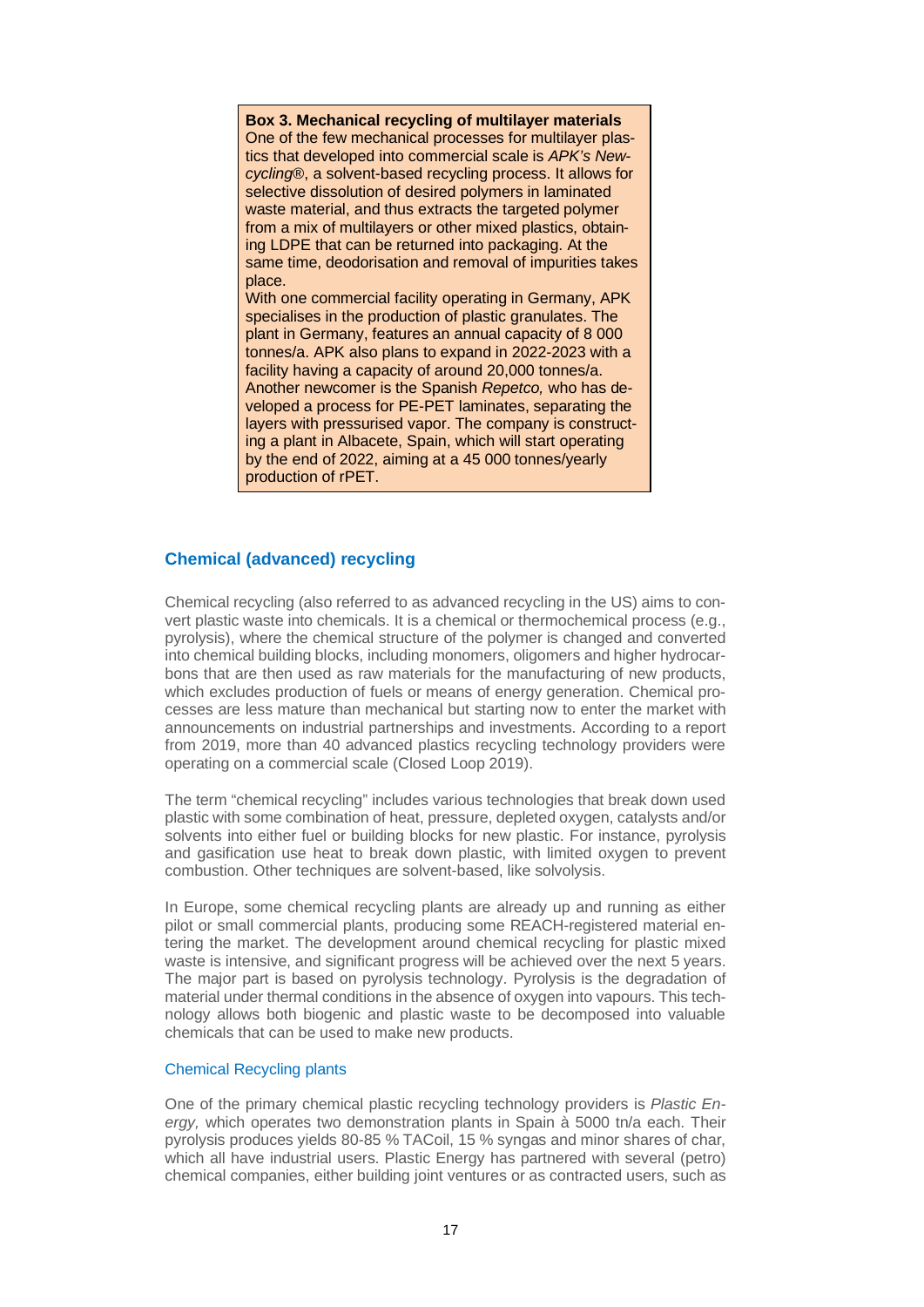SABIC, Exxon and Total. At least six plants are under construction or in the planning phase with the capacities of 15 000-33 000 tonnes plastic waste/a in France, Spain, the Netherlands and the US (TX). Foreseen implementation is 2022-2024. TACOil is REACH certified and it also complies with the EU food contact material legislation. It is used e.g., for Unilever's brands Magnum and Knorr (Figure 6).



**Figure 6. Food-grade material using recycled TACoil (Monreal 2020).**

*Brightmark* is finalising a 100 000 tn/a pyrolysis plant in Indiana and developing another in South Korea. Recyclate procurers are BP and SK Global Chemical respectively. Shell again is the user of BlueAlp's and Pryme's recyclates from their plants in the Netherlands, with the capacity 30 000 and 60 000 tonnes/a by 2023 and 2022 (Mapleston 2021a).

#### Water-based technologies

In addition to pyrolysis, water-based technologies are evolving. The motivation is to achieve a lower footprint of the recycling process by avoiding the input of solvents and possibly applying a lower temperature. The UK-based company *Mura,* together with Dow Chemicals, will finalise its first of four HydroPRS Cat-HTR™ technology lines in Germany à 20 000 tonnes/a in 2022. Together with *Mitsubishi*, a similar-sized plant is foreseen in 2023. The technology, which employs supercritical water, heat and pressure to convert waste plastics into valuable chemicals and oils, by breaking down the long-chain hydrocarbons and donating hydrogen to produce shorter-chain, stable hydrocarbon products, can be used in the chemical industry.

*Aduro* Clean Technologies is a Canadian developer of patented water-based technologies to chemically recycle plastics and transform heavy crude and renewable oils into higher-value fuels and other recyclate chemicals. In partnership with *Brightlands, Aduro* will complete a demonstration plant in Limburg, NL that applies Aduro Hydrochemolytic™ technology (HTC) to demonstrate, on a tonne-per-day scale, the conversion of polyethylene (PE) waste to feedstock for chemical processes. Some benefits of the HCT compared to more traditional refining technologies, such as pyrolysis and gasification, is said to be higher selectivity due to operation at lower temperatures (240-390 °C) and no reliance on hydrogen production (Canadian Plastics 2021).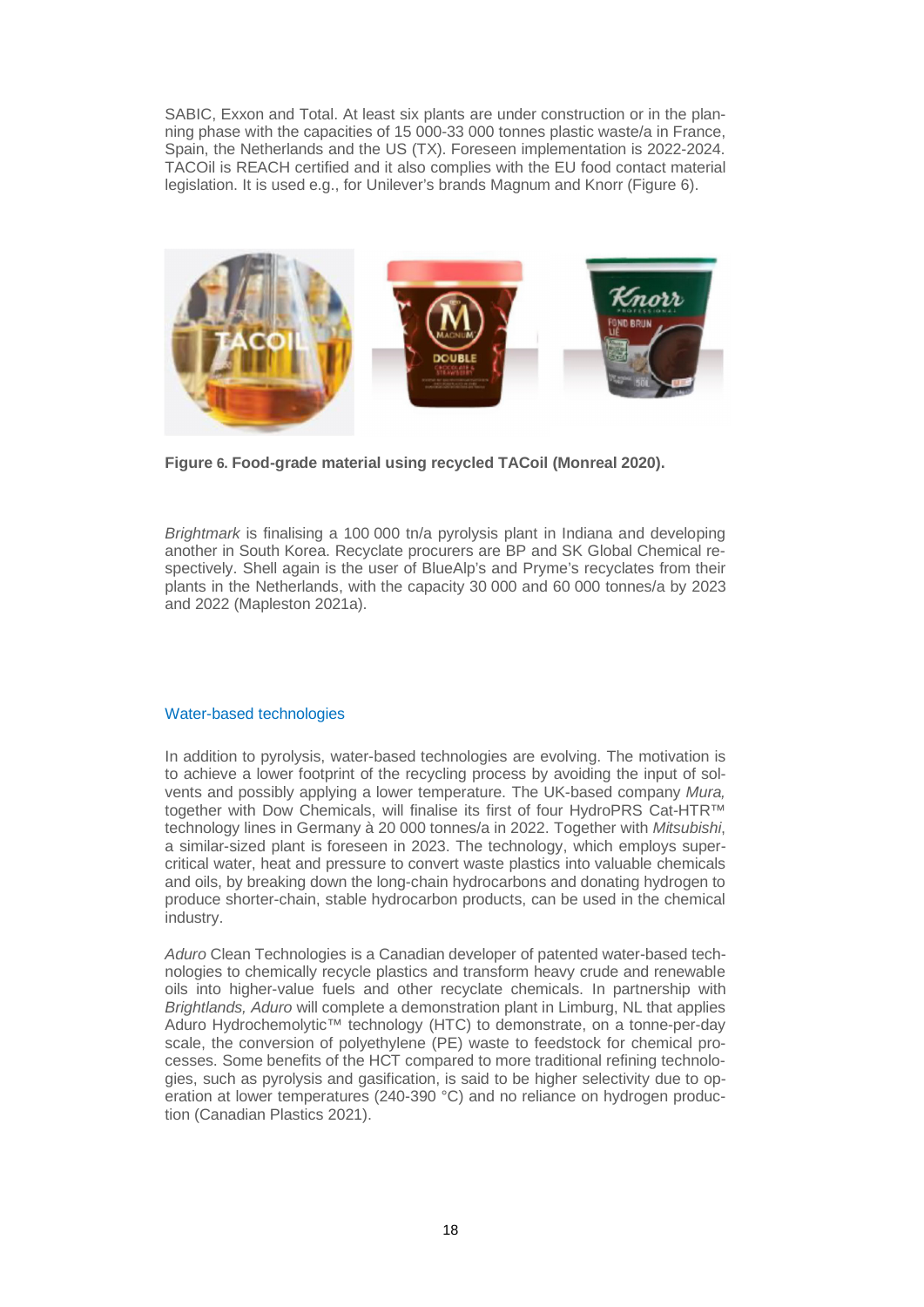#### Catalytic pyrolysis

*Anellotech's* (US) Plas-TCat technology uses a one-step thermal-catalytic process to convert single-use plastics directly into basic chemicals, such as benzene, toluene, xylenes (BTX), ethylene and propylene for consequent use in plastic production. Together with R Plus Japan Ltd., and a group of plastic waste organizations in Japan, commercialisation of this plastic recycling technology is foreseen by 2027. Owing to the use of a catalyst, upgrading the pyrolysis products in a steam cracker to yield the desired components is unnecessary, as is the case with noncatalytic pyrolysis of (mixed) plastic waste. The latter often yields a significant proportion of waxes over oil, which restricts its direct use in the subsequent (petro)chemical industry and contributes to the overall process' environmental footprint.

#### **PET recycling**

Today, the majority of current recycled food grade polymers are polyethylene terephthalate (PET).

PET can be commercially recycled by thorough washing and re-melting, or by chemically breaking it down to its component materials to make new PET resin.

After the sorting process, the PET material is ground into flakes. Flake purity is central to preserving the value of the reclaimed plastic. Further separation techniques involve washing and air classification, as well as density-based separation in water, where material either sinks or floats, which helps separate residual foreign materials.

After the completion of grinding, washing and separation, the material is rinsed to eliminate any remaining contaminants or cleaning agents. The recycled PET (rPET) is then dried before reintroduction as a manufacturing material or before further processing, usually melting and extrusion.

Melt filtering can further purify material through the removal of any non-melting contaminants that may have survived earlier steps. Extruded material passes through a series of screens to form pellets, while non-melted particulate is blocked. Pelletised plastic provides a uniform-sized material that can be reintroduced into the manufacturing process (LeBlanc 2020).

While food-grade processing has been established, efforts are being made to improve the efficiency of processing technologies, and depolymerisation technologies are being developed as an alternative to mechanical recycling.

The Swiss company *Gr3n* is deploying microwave technology to depolymerise PET. The target is a demonstration plant with the capacity of 30 000 tonnes/a before the end of 2024 (Mapleston 2021b).

*Ioniqa* has a 10 000t tonnes/a plant producing monomer from PET bottles in the Netherlands. In the process, PET is a depolymerised process using a solvent (Glycolysis) and a reusable ionic ferromagnetic catalyst (Vilaplana et al. 2014).

Also, the Canadian *Loop Industries* bases its process on the use of a solvent and a catalyst for depolymerisation (Essaddam 2017). The company is scaling up in partnership with SK Global Chemicals, building a plant in Ulsan to be operational by 2022; 70 000 tonnes/a. Loop is also partnering with Suez, with the objective to build a manufacturing facility in Europe, projected to be commissioned in 2023 (Mapleston 2021b).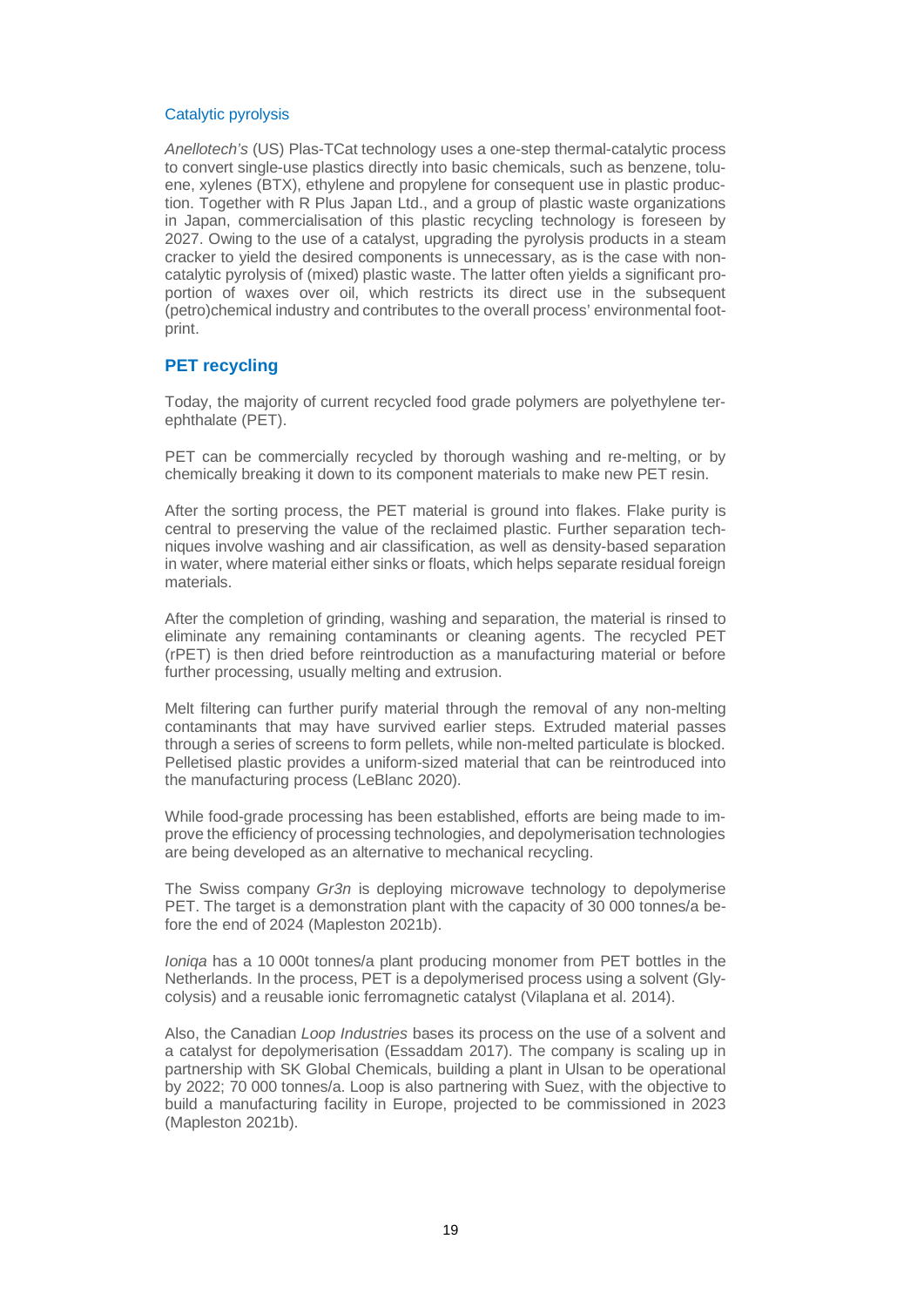*Carbios* in France is scaling up a unique enzymatic process for depolymerisation PET. Currently, it is at the demonstration stage (2 tonnes per cycle) aiming at a 40 000 tonnes/a reference plant in 2025.

Industrial applications of PET are numerous, and many packaging and textile brands have made a commitment to increase the proportion of recycled material in their products. Among others, Coca-Cola intends to use 50 % recycled PET in its containers by 2030. Companies are increasingly recognising the urgency of recycling PET into food-grade products. The availability of post-consumer PET material is becoming a challenge, and the low-quality feed stock for the recycling plants is becoming more common. At the same time, recovery rates in the United States, for instance, have remained flat or declining in recent years.

# **Discussion**

Signs can be seen of an increased focus and commitment to overcome challenges to scaling-up the recycling of packaging on several fronts. New directives and regulations and commitments on recyclable packaging from multinationals on the increased use of recyclates and sustainable design are supporting this trend. Industry collaboration platforms on collection and recycling on one hand, and potential users of the recyclate on the other hand, have been established.

However, one major barrier to the expansion of packaging recycling is not only the recycling capacity but the collection and sorting infrastructure, which is still not adequate in many countries.

Also, when the infrastructure for collecting post-consumer waste is in place, the system is efficient only when consumers are actively involved in it, and if there is a basic understanding of environmental awareness and information.

A prerequisite for recycling is separate collection of the generated waste fractions; here, the system relies to a great extent on consumers' and businesses' interest in sorting their waste. While the willingness is there, the proportion of consumers actually sorting recyclable fraction is less and recycled fractions commonly contain a significant amount of contaminating material (CITEO 2021, HSY 2019).

With regards to the actual recycling process, pre-sorting is essential. Most recycling processes will generate a certain proportion of rejects, that is collected fractions which are not suitable for very contaminated or, e.g., halogen containing fractions which carry over to the recyclate and lower its value for further use. In the mechanical recycling processing of post-consumer waste, this proportion can be as much as 30 % of the overall feedstock. The reject can be further processed with chemical recycling, which is designed for more heterogenous feedstocks. However, chemical recycling is not a silver bullet, but pre-screening of the input is still needed in order to be able to produce an output that meets the quality criteria for industrial (re)use. The process itself, and required downstream processes (distillation, halogen removal, etc.) generate a certain level of rejects. Thus, today with the existing technology, packaging recycling cannot even theoretically meet a full recycling rate. When looking at the balance between packaging volumes put on the market and uptake into recycled products, it become evident that the average recycling rate is considerably lower than what is officially reported today. In the EU, current national-level reporting, which looks at packaging volumes generated vs. waste collected, will move to neglect the collected proportion that is not eligible for processing. Increasing the actual recycling rate is a challenge for the whole EU.

At the same time, the design for recycling has moved high up on the agenda of packaging manufacturers and industry players have fast-tracked the development of high potential circular technologies. At the packaging level, the aim is to design the packaging so that it is (IK 2021):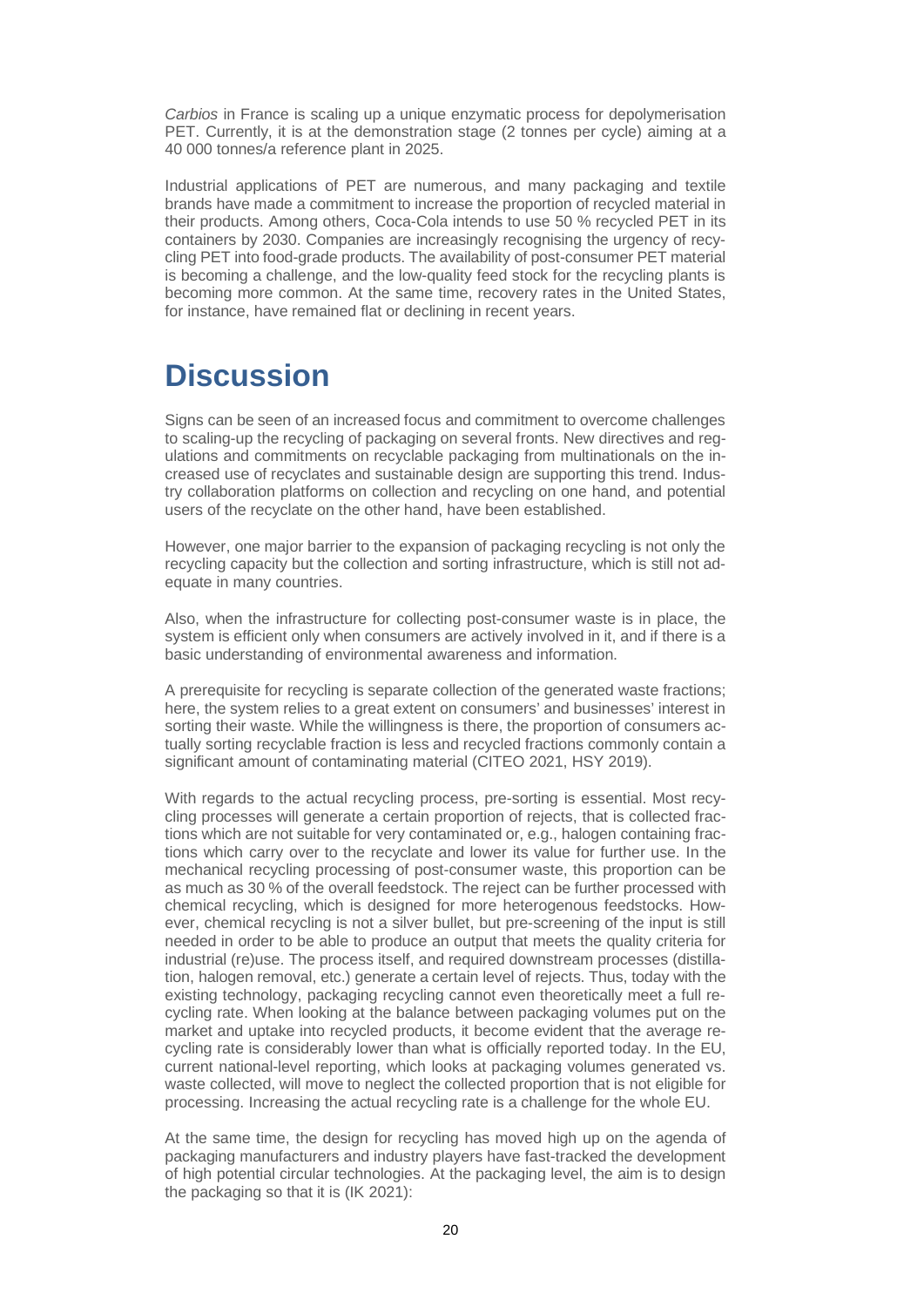- **Collectable by consumers** meaning it is clearly identifiable as plastic packaging by the consumer
- **Detectable by sorting plants** meaning it ends up in the sorting fraction designated for recycling
- **Recyclable by state-of-the-art recycling technologies** so that secondary materials can be produced according to market requirements.

A key to improve the recycling processes (especially relating to mixed plastics waste) is future sorting technologies, such as digital watermarking, visual recognition or optical tracers. All recycling technologies require a certain input quality in order to, in their turn, be able to produce a material meeting their customers quality criteria. This leads to the generation of residuals, which cannot be further processed by the technology in question. In the future, with increasing collected volumes, an efficient cascading approach of technology deployment is foreseen to be economically and technologically feasible.

A small share of current recyclates is approved for food contact, the major part being recycled PET. Paper and carton board packages are not viable and are not recycled back to the primary food package manufacturer, but the recovered fibres are used to manufacture other packages, soft tissues, etc.

The current fast development of chemical recycling and construction of new facilities with +200 000 tonnes/a combined capacity projected in Europe in the next 2-3 years, and over double of that in the US will give the recycled food-grade plastic market a good upswing. Chemical recycling plants will also be able to process multilayer materials, for which commercial mechanical solutions are rare today. Globally, chemical recycling is new, so the infrastructure to provide feedstocks is still catching up with the technology. Current technology providers and investors are indeed usually partnering up with feedstock providers (waste management organisations) to secure raw material for their facilities.

Chemical recycling is a more complicated processes, which is often associated with larger investment needs and energy requirements compared to mechanical processes. Chemical recycling will probably not be the main route in future plastics recycling, but it can make a significant contribution to the recycling of waste plastics, especially for the fraction not meeting the criteria for mechanical recycling processes.

In order to guarantee the sustainability of the recyclate, the ISCC plus certification is commonly used in the packaging industry. It certifies the exact and complete traceability of the materials used in the package with a mass balance approach and confirms that the materials processed actually originate from sustainable (recycled or renewable) sources.

As a whole, the recycling industry is today very dynamic. With the shift towards sustainable practices, and the adoption of automation, waste industry participants and industry players have fast-tracked the development of high potential recycling technologies. These developments will improve the technical, economic, and sustainable viability of circular technologies and will, in turn, aid more wide-scale adoption of sustainable practices in the business models of players in the whole value chain.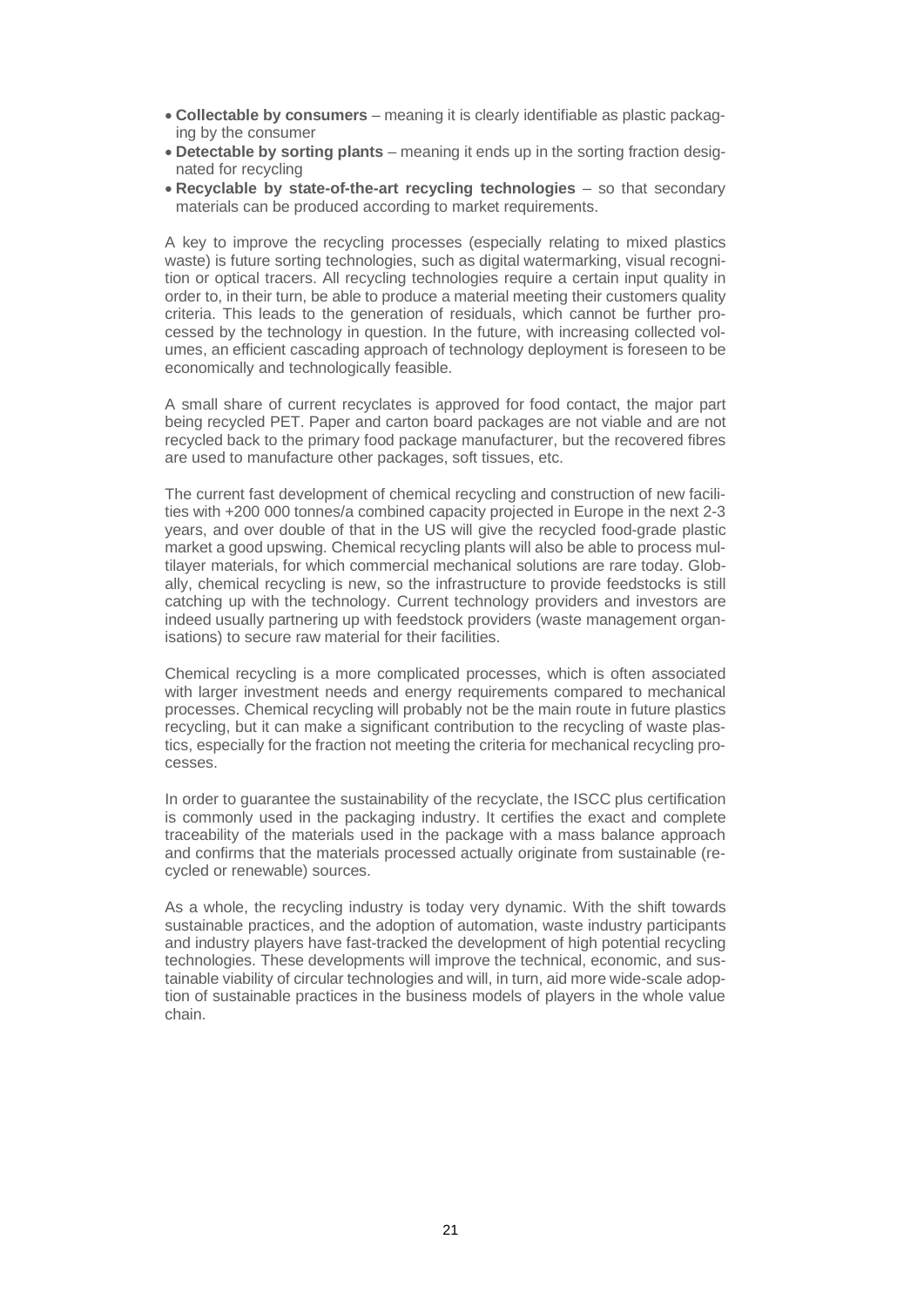### **References**

ACE (2021) Recycling https://www.beveragecarton.eu/policy-areas/recycling/ Accessed 1.11.2021.

Åkerman M. and Sundqvist-Andberg H. (2021) The European Union wants food packages to be recyclable and reusable. https://www.packageheroes.fi/en/2021/04/14/sustainability-criteria/ Accessed 16.12.2021.

Bakraoui, M., Karouach, F. Ouhammou B., Aggour M., Essamri A., El Bari, H. (2020) Biogas production from recycled paper mill wastewater by UASB digester: Optimal and mesophilic conditions, Biotechnology Reports, Vol 25, e00402.

Bonilla S., Choolaei Z. and Meyer T. (2018) Evaluating the effect of enzymatic pretreatment on the anaerobic digestibility of pulp and paper biosludge, Biotechnology Reports, 17, pp. 77–85.

Brouwer M. et al. (2019) The impact of collection portfolio expansion on key performance indicators of the Dutch recycling system for Post-Consumer Plastic Packaging Waste, a comparison between 2014 and 2017 Waste Management Vol 100 112-121.

Canadian Plastics (2021) A new water-based solution for recovering add-on value from waste plastic. July 26 2021. https://www.canplastics.com/features/a-new-water-based-solution-for-recovering-add-on-value-from-waste-plastic/ Accessed 16.12.2021.

CITEO (2021). Understanding and improving the e-commerce packaging sorting process. Study report. 91. p. Available at: https://bo.citeo.com/sites/default/files/2021-04/CITEO\_IPSOS\_E-Commerce\_study%20presentation\_ENG-LISH.pdf.

Closed Loop Partners (2019) Accelerating Circular Supply Chains for Plastics https://www.closedlooppartners.com/wp-content/uploads/2021/01/CLP\_Circular\_Supply\_Chains\_for\_Plastics\_Updated.pdf Accessed 1.12.2021.

Conversio (2020) Stoffstrombild Kunststoffe in Deutschland 2019. https://www.vci.de/ergaenzende-downloads/kurzfassung-stoffstrombild-kunststoffe-2019.pdf Accessed 26.12.2021.

Custom-Pack (2018) What Plastics Are Approved for Food Contact Applications? https://www.custom-pak.com/what-plastics-are-approved-for-food-contact-applications/ Accessed 9.12.2021.

De Tandt, E., Demuytere, C., Van Asbroeck, E., Moerman, H., Mys, N., Vyncke, G., Delva, L., Vermeulen, A., Ragaert, P., De Meester, S. & Ragaert, K. (2021) A recycler's perspective on the implications of REACH and food contact material (FCM) regulations for the mechanical recycling of FCM plastics, Waste management (Elmsford), vol. 119, pp. 315-329.

Ellis R. (2019) United Kingdom: Food-grade HDPE recycling champion. Blog. https://blog.alpla.com/en/blog/sustainability-social-engagement/united-kingdomfood-grade-hdpe-recycling-champion/10-19 Accessed 23.12.2021.

EMF (2018) Aronax Technologies Spain. Ellen McArthur Foundation. https://ellenmacarthurfoundation.org/aronax-technologies-spain. Accessed 5.1.2022.

Essaddam H. (2017) Polyethylene terephthalate depolymerization. Patent 9550713.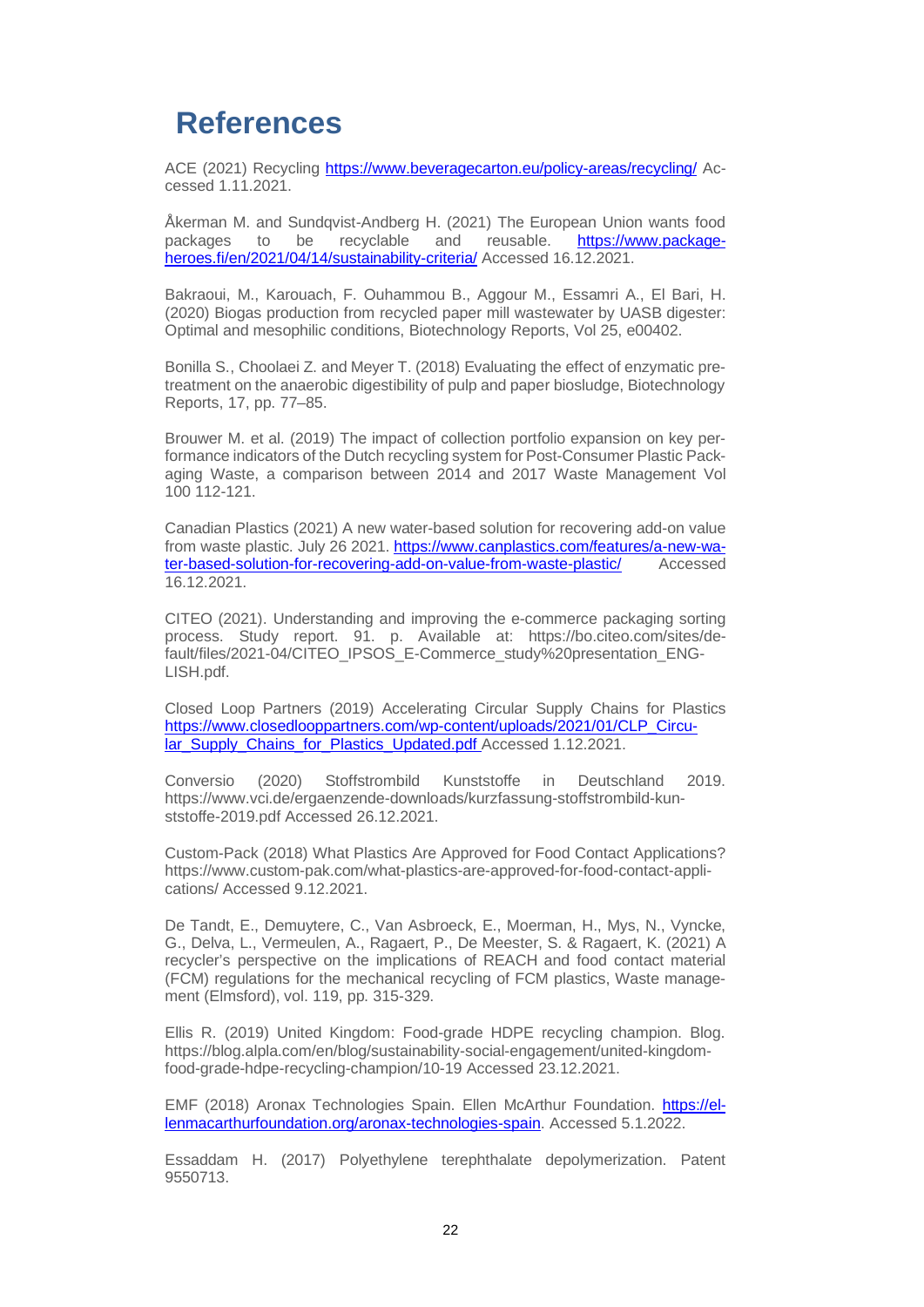Eunomia (2020) Recycling of multilayer composite packaging: the beverage carton. A report on the recycling rates of beverage cartons in Germany, Spain, Sweden and the UK. December 2020. https://zerowasteeurope.eu/wp-content/uploads/2020/12/zero\_waste\_europe\_report\_-beverage-carton\_en.pdf 51 p.

European Commission (2021) Webinar explaining draft regulation on recycled Plastic FCM 16-17 December 2021 https://ec.europa.eu/food/system/files/2021- 12/cs fcm\_policy\_webinar\_20211216\_recycling.pdf.

European Commission (2018). Directive (EU) 2018/852 of the European Parliament and of the Council of 30 May 2018 amending Directive 94/62/EC on packaging and packaging waste. Available at https://eur-lex.europa.eu/eli/dir/2018/852/oj. Accessed 5.11.2021.

Eurostat (2021) EU recycled 41% of plastic packaging waste in 2019. News 27.10.2021. https://ec.europa.eu/eurostat/web/products-eurostat-news/-/ddn-<br>20211027-2#:~:text=Products%20Eurostat%20News-.EU%20recy-2020recy-20220Eurostat%20News-,EU%20recycled%2041%25%20of%20plastic%20packaging%20waste%20in%202019,-Print Accessed 14.12 2021.

Eurostat (2019). Total paper and paperboard production Eurostat webpage https://ec.europa.eu/eurostat/web/products-datasets/-/tag00074. Accessed 14.12.2021.

EXTR-ACT (2021) A new level of recycling: Palurec turns a plastic-aluminium material mix into marketable raw materials. 06.05.2021. https://www.extr-act.eu/publications/european-platform-to-improve/ Accessed 13.12.2021.

FPI (2021) We Want Your Paper Cups! Foodservice packaging Institute. https://static1.squarespace.com/static/5e8221dbc8b11929c3f7eef7/t/61b0f9201e 7cd1163d61c14e/1638988122449/Paper-Mill-Statement.pdf .

Geueke B. (2021) Fact sheet: Paper and board food packaging - Recycling of paper and board food packaging. Zenodo. https://doi.org/10.5281/zenodo.4923064.

Gonzalez-Estrella J., Asato C., Stone M., Gilcrease M. (2017) A review of anaerobic digestion of paper and paper board waste. Rev. Environ. Sci. Biotechnol., 16 (2017), pp. 569-590.

HSY (2019). Sekajätteen koostumus (The composition of mixed waste). Helsinki Region Environmental Services Authority. https://hri.fi/data/fi/dataset/sekajatteenkoostumus Accessed 1.12.2021.

IK 2021. IK Industrievereinigung Kunststoffverpackungen e.V. | Eco Design https://ecodesign-packaging.org/en/guidelines/strategies/design-for-recycling/ Accessed 15.12.2021.

IMARC Group (2021) Paper Cups Market: Global Industry Trends, Share, Size, Growth, Opportunity and Forecast 2021-2026. Available from: https://www.researchandmarkets.com/reports/5311977/paper-cups-market-global-industrytrends-share?utm\_source=CI&utm\_medium=PressRelease&utm\_code=zh6h44&utm\_campaign=1524657+-+Outlook+on+the+Paper+Cups+Global+Market+to+2026+-+by+Region%2c+Cup+Type%2c+Wall+Type%2c+Application%2c+End-user+and+Distribution+Channel&utm\_exec=jamu273prd Accessed 29.12.2021.

Leardini, P,. Perujo Holland C. and McGeough H. (2021) Ramp-up in food-grade recycled plastics necessary. Recycling Today August 2021. https://www.recyclingtoday.com/article/icis-rampup-food-graded/ Accessed 1.12.2021.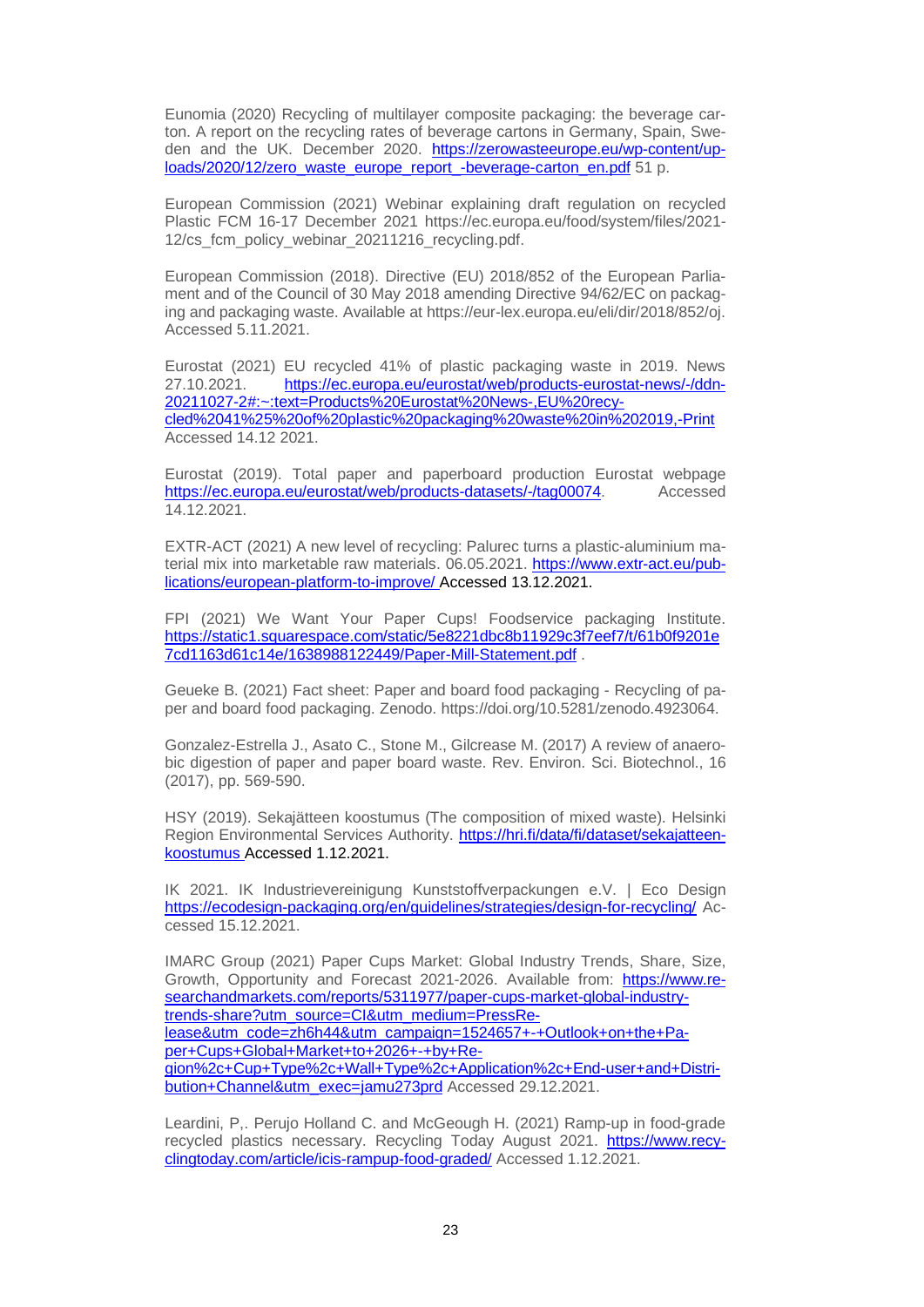LeBlanc R. (2020) Recycling Polyethylene Terephthalate. Sustainable Businesses. https://www.thebalancesmb.com/recycling-polyethylene-terephthalate-pet-2877869. Accessed 15.12. 2021.

Mapleston P. (2021a) Chemical Recycling makes global progress. Plastic Recycling World Nov/Dec 2021 15-26.

Mapleston P. (2021b) Advances in PET polymerisation. Plastic Recycling World Nov/Dec 2021. 31-34.

Martínez-Barrera G., Martínez-López M., González-Rivas N., del Coz-Diaz J., Ávila-Córdoba L., Reis, J., Laredo dos M. & Gencel, O. (2017) Recycled cellulose from Tetra Pak packaging as reinforcement of polyester based composites, Construction & building materials, vol. 157, pp. 1018-1023.

Monreal C. (2020) Chemical recycling in practice. Presentation at Dialog Forum Chemical Recycling 13 Oct 2020 BASF. https://www.basf.com/global/en/who-weare/sustainability/we-drive-sustainable-solutions/circular-economy/mass-balanceapproach/chemcycling/dialog-forum-chemical-recycling.html Accessed 20.11.2021.

Nemat et al. (2020) The Potential of Food Packaging Attributes to Influence Consumers' Decisions to Sort Waste. Sustainability 2020, 12(6), 2234; https://doi.org/10.3390/su12062234.

Packaging Europe (2021) https://packagingeurope.com/emmi-borealis-andgreiner-packaging-partner-up-on-coffee-cup/ Accessed 23.11.2021.

Pelikan A. (2020) A Method for processing the waste created by recycling paper from used beverage cartons. Patent EP3661713.

Peretz R., Mamane H., Wissotzky E., Sterenzon E. & Gerchman Y. (2020) Making Cardboard and Paper Recycling More Sustainable: Recycled Paper Sludge For Energy Production and Water-Treatment Applications. Waste and biomass valorization, vol. 12, no. 3, pp. 1599-1608.

Platnieks O., Barkane A., Ijudina N., Gaidukova G., Thakur V., Gaidukovs S. (2020) Sustainable tetra pak recycled cellulose/Poly(Butylene succinate) based woodylike composites for a circular economy. J. Clean. Prod. 2020, 270, 122321.

Repetco (2021) Innovation and Experience. Web site. https://www.repetco.com/about-us Accessed 23.12.2021.

Robertson G. (2021) Recycling of Aseptic Beverage Cartons: A Review. Recycling 2021, 6, 20. https://doi.org/10.3390/recycling6010020.

Rousta K. and Ekström K. (2013) Assessing Incorrect Household Waste Sorting in a Medium-Sized Swedish City. Sustainability Vol 5, 4349–4361.

SABIC (2020) Mars and Huhtamaki join SABIC's TruCircle™ initiative for pet food packaging based on certified circular polypropene. News 4/11/2020. https://www.sabic.com/en/news/24616-sabics-certified-circular-pp-from-will-be-introduced-in-primary-pet-food-brand-packaging-by-mars Accessed 30.12.2021.

Staub C. (2021) Digital watermark project advances in Denmark. Resource Recycling. https://resource-recycling.com/plastics/2021/09/09/digital-watermark-project-advances-in-denmark/ Accessed 8.12.2021.

Stora Enso (2021) Stora Enso and Tetra Pak join forces to triple the recycling capacity of beverage cartons in Poland Press Release